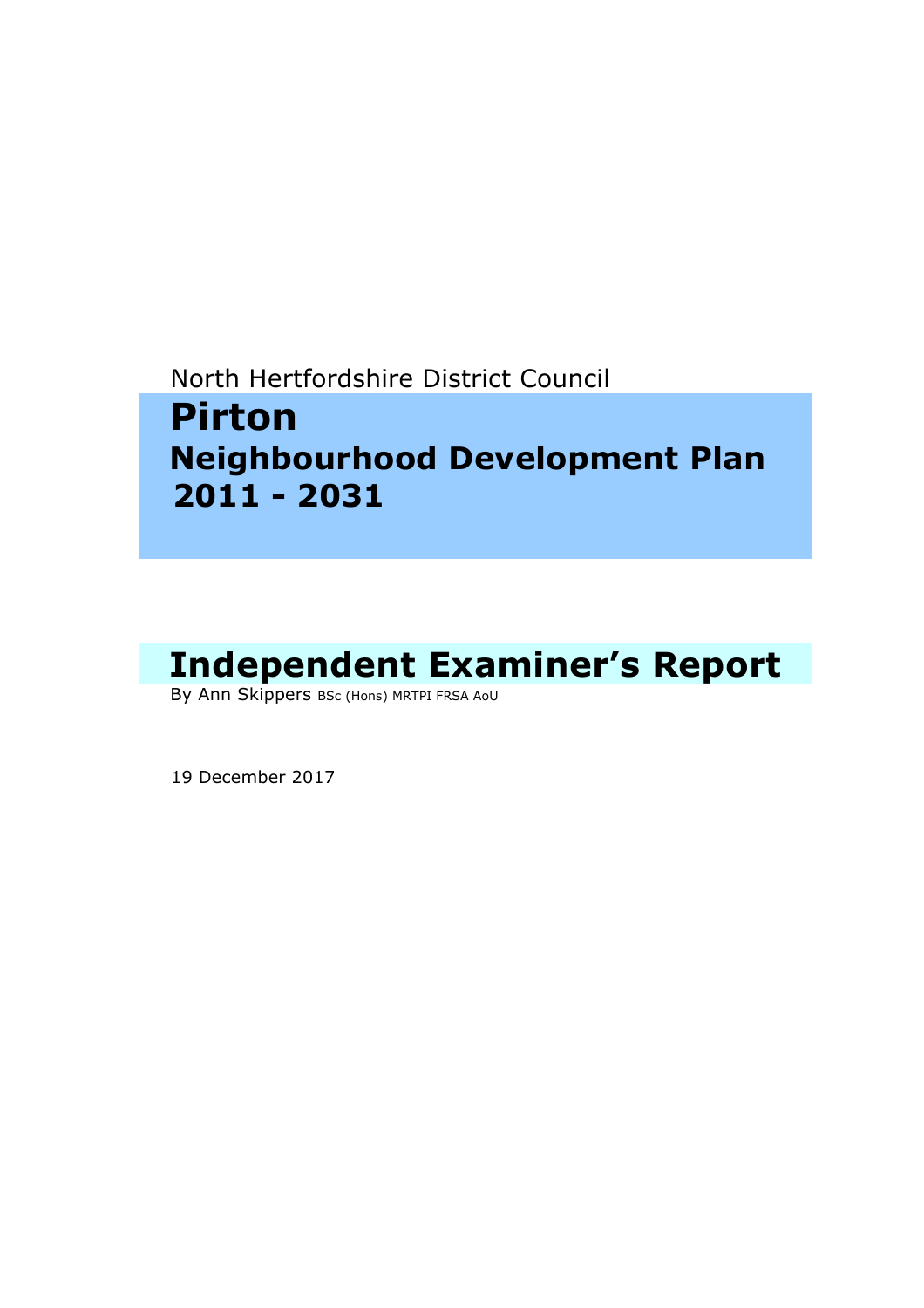#### **Contents**

|     | <b>Summary</b>                                                                                        | 3  |
|-----|-------------------------------------------------------------------------------------------------------|----|
| 1.0 | Introduction                                                                                          | 4  |
| 2.0 | The role of the independent examiner                                                                  | 4  |
| 3.0 | Neighbourhood plan preparation and the examination process                                            | 6  |
| 4.0 | Compliance with matters other than the basic conditions                                               | 8  |
| 5.0 | The basic conditions                                                                                  | 9  |
|     | National policy and advice                                                                            | 9  |
|     | Sustainable development                                                                               | 10 |
|     | The development plan                                                                                  | 10 |
|     | <b>European Union obligations</b>                                                                     | 11 |
| 6.0 | Detailed comments on the Plan and its policies                                                        | 13 |
|     | Plan Background<br>1.                                                                                 | 13 |
|     | Parish Portrait<br>2.                                                                                 | 15 |
|     | 3.<br><b>Key Themes</b>                                                                               | 15 |
|     | The Neighbourhood Plan Vision and Objectives<br>4.                                                    | 15 |
|     | 5.<br>The Neighbourhood Plan Policies                                                                 | 16 |
|     | 5.1 Housing and Development (Policy PNP 1)<br>$\blacksquare$                                          | 16 |
|     | 5.2 Design and Character (Policies PNP 2, PNP 3)<br>$\qquad \qquad \blacksquare$                      | 18 |
|     | 5.3 Biodiversity, Environment and Heritage (Policies PNP 4, PNP 5, PNP 6,<br>$\overline{\phantom{a}}$ |    |
|     | <b>PNP 7, PNP 8)</b>                                                                                  | 21 |
|     | 5.4 Amenities and Facilities (Policies PNP 9, PNP 10)<br>$\overline{\phantom{a}}$                     | 29 |
|     | 5.5 Transport and Connectivity (Policies PNP 11, PNP 12, PNP 13)<br>$\blacksquare$                    | 30 |
|     | <b>Non Planning Policy Issues</b><br>6.                                                               | 33 |
|     | <b>Evidence Base Documents</b><br>7.                                                                  | 33 |
|     | 8.<br>List of Abbreviations and Glossary                                                              | 33 |
| 7.0 | <b>Conclusions and recommendations</b>                                                                | 33 |
|     | <b>Appendix 1 List of key documents</b>                                                               | 35 |
|     | <b>Appendix 2 Questions of clarification</b>                                                          | 36 |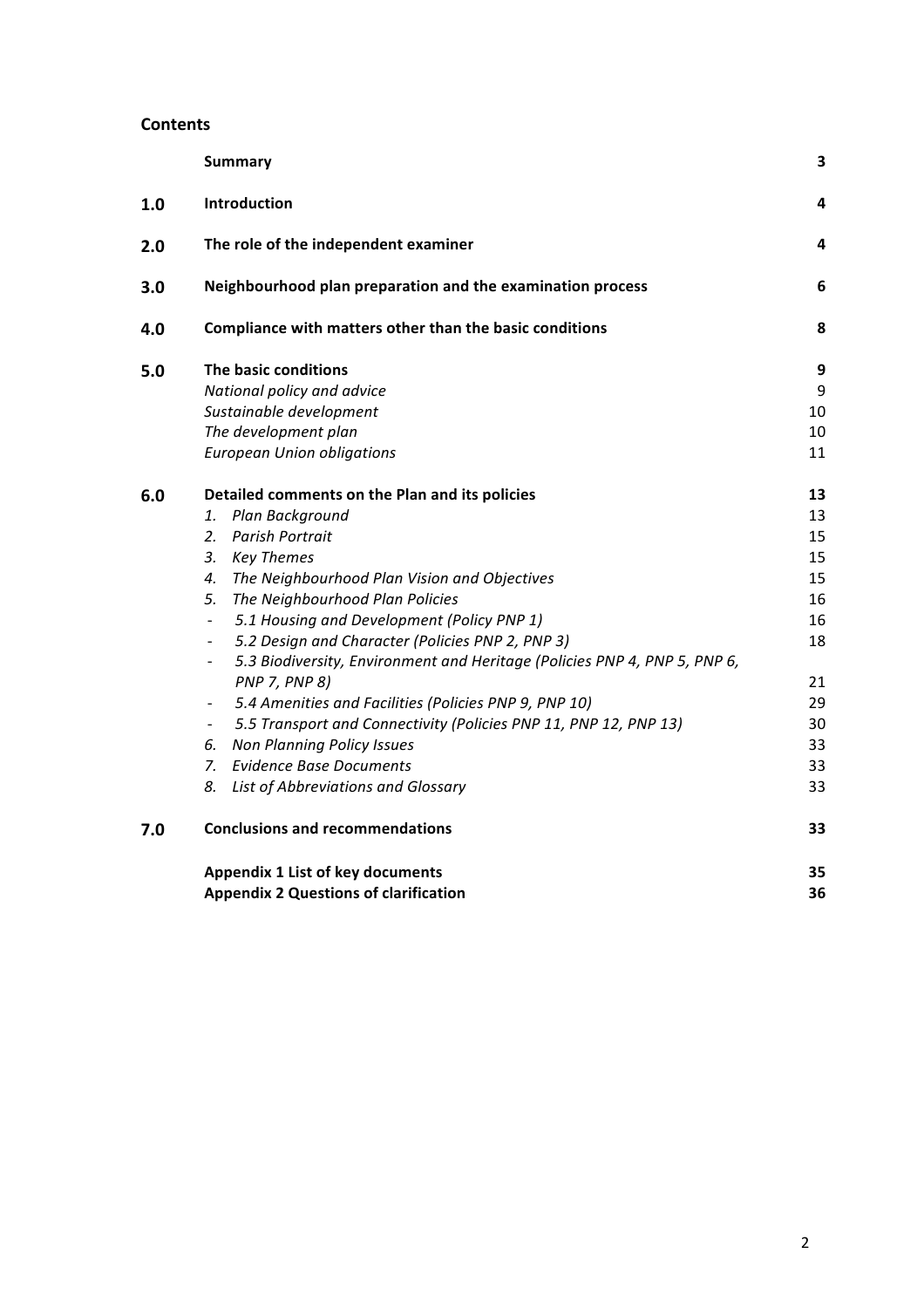#### **Summary**

I have been appointed as the independent examiner of the Pirton Neighbourhood Development Plan.

The village of Pirton is first recorded in the Domesday Book as Peritone meaning pear tree farm and has a long and rich history with numerous listed buildings and a Conservation Area. Today the village has approximately 1300 residents. The Parish is situated on the slopes of the Chiltern Hills close to North Hertfordshire's border with Bedfordshire and the village lies some three miles northwest of Hitchin.

The Plan builds on earlier work carried out by the Parish Council which included work on a Village Design Statement, a Parish Plan and a Housing Needs Survey. The supporting documents and in particular the Basic Conditions Statement are very helpful and comprehensive documents that I commend to others.

In addition the Plan has been produced against the backdrop of a rather dated Local Plan and the emergence of a new Local Plan which is now at an advanced stage. It is clear that there has been close working and cooperation between the Parish and District Councils as well as exemplary and constant engagement with the community.

Whilst no site allocations are made for housing, all of the Plan's 13 policies are criteria based and will help to ensure that any development is sustainable and suitable for the Parish. This is a sensible way forward given the uncertainty at District level experienced during the Plan preparation period and will help to ensure that the Plan retains its purpose as well as addressing the community's concerns about development pressure.

During the course of the examination I asked for further information about a number of issues. I am grateful to both Councils for their attention to this and for enabling the examination to run smoothly.

I have recommended a series of modifications which by and large are to help ensure that the Plan is a more workable document that provides a practical framework for decision making. Subject to those modifications, I have concluded that the Plan does meet the basic conditions and all the other requirements I am obliged to examine. I am therefore pleased to recommend to North Hertfordshire District Council that the Pirton Neighbourhood Development Plan can go forward to a referendum.

In considering whether the referendum area should be extended beyond the Neighbourhood Plan area I see no reason to alter or extend this area for the purpose of holding a referendum.

Ann Skippers MRTPI Ann Skippers Planning 19 December 2017

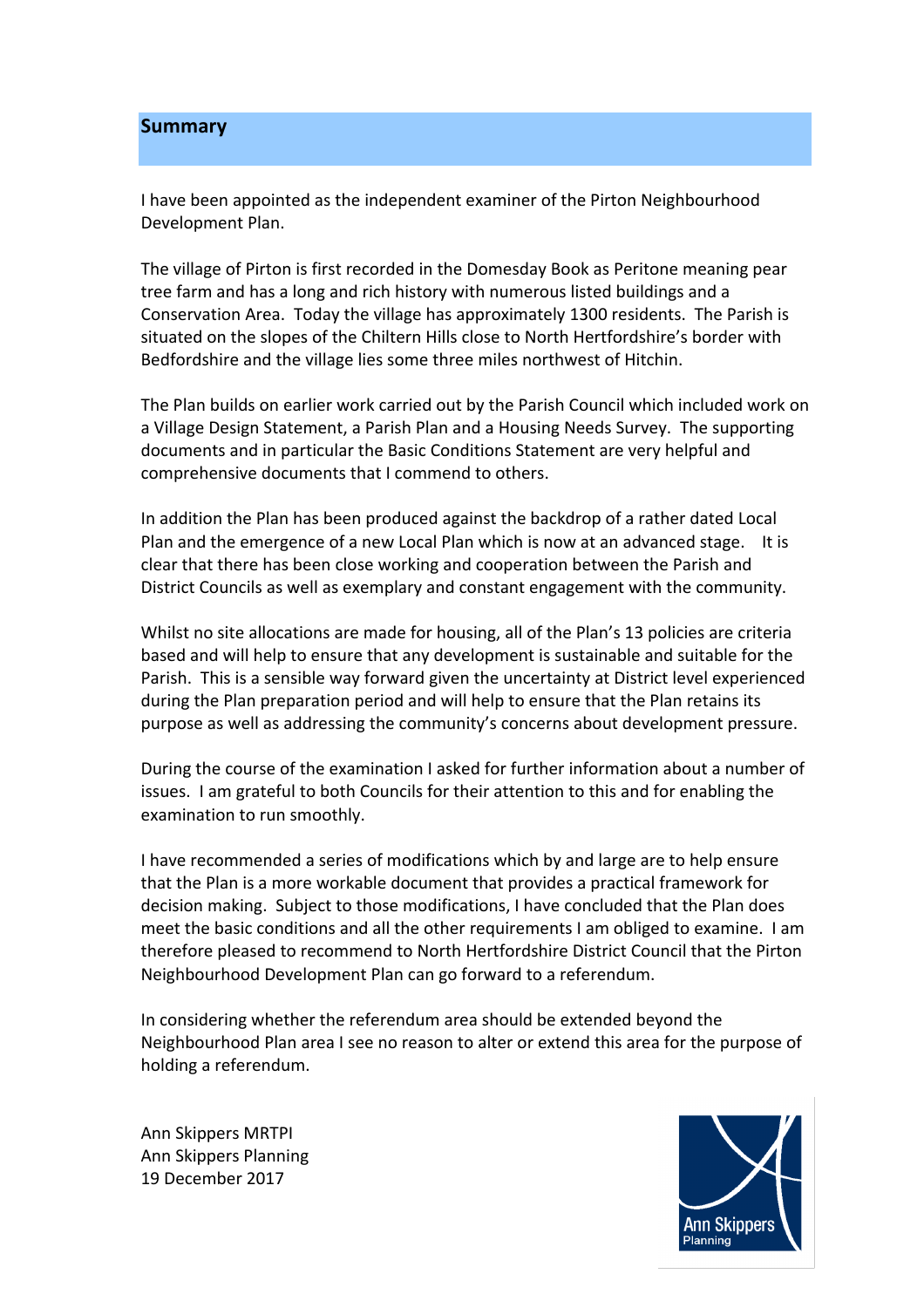# **1.0 Introduction**

This is the report of the independent examiner into the Pirton Neighbourhood Development Plan (the Plan).

The Localism Act 2011 provides a welcome opportunity for communities to shape the future of the places where they live and work and to deliver the sustainable development they need. One way of achieving this is through the production of a neighbourhood plan. 

I have been appointed by North Hertfordshire District Council (NHDC) with the agreement of the Parish Council, to undertake this independent examination. I have been appointed through the Neighbourhood Planning Independent Examiner Referral Service (NPIERS).

I am independent of the qualifying body and the local authority. I have no interest in any land that may be affected by the Plan. I am a chartered town planner with over twenty-five years experience in planning and have worked in the public, private and academic sectors and am an experienced examiner of neighbourhood plans. I therefore have the appropriate qualifications and experience to carry out this independent examination. 

# **2.0** The role of the independent examiner

The examiner must assess whether a neighbourhood plan meets the basic conditions and other matters set out in paragraph 8 of Schedule 4B of the Town and Country Planning Act 1990 (as amended).

The examiner is required to check<sup>1</sup> whether the neighbourhood plan:

- Has been prepared and submitted for examination by a qualifying body
- Has been prepared for an area that has been properly designated for such plan preparation
- **EXECT:** Meets the requirements to i) specify the period to which it has effect; ii) not include provision about excluded development; and iii) not relate to more than one neighbourhood area and that
- Its policies relate to the development and use of land for a designated neighbourhood area.

 $^1$  Set out in sections 38A and 38B of the Planning and Compulsory Purchase Act 2004 as amended by the Localism Act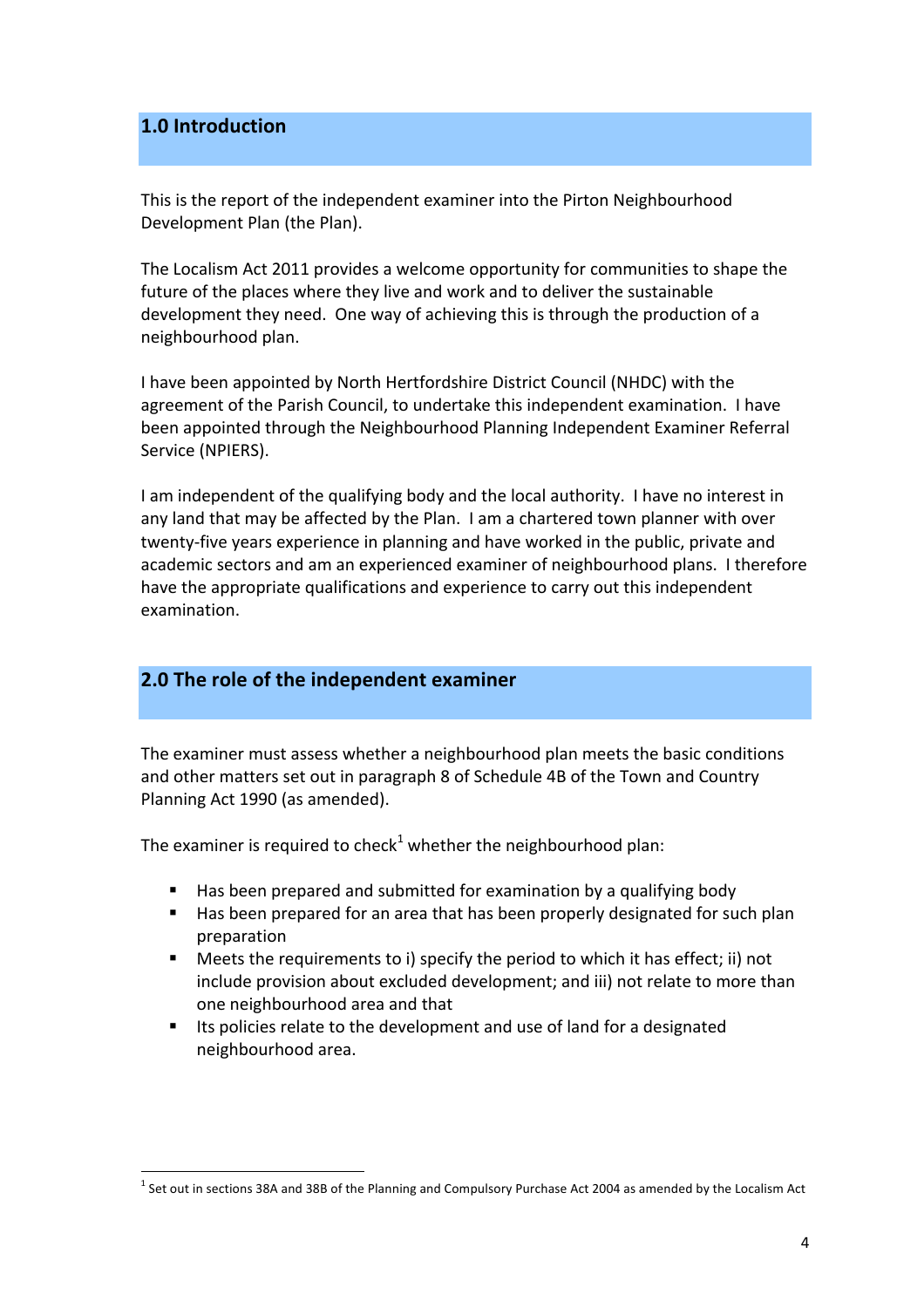The basic conditions<sup>2</sup> are:

- Having regard to national policies and advice contained in guidance issued by the Secretary of State, it is appropriate to make the neighbourhood plan
- The making of the neighbourhood plan contributes to the achievement of sustainable development
- $\blacksquare$  The making of the neighbourhood plan is in general conformity with the strategic policies contained in the development plan for the area
- The making of the neighbourhood plan does not breach, and is otherwise compatible with, European Union (EU) obligations
- Prescribed conditions are met in relation to the neighbourhood plan and prescribed matters have been complied with in connection with the proposal for the neighbourhood plan.

Regulations 32 and 33 of the Neighbourhood Planning (General) Regulations 2012 (as amended) set out two additional basic conditions to those set out in primary legislation and referred to in the paragraph above. Only one is applicable to neighbourhood plans and  $i$ s:

**•** The making of the neighbourhood plan is not likely to have a significant effect on a European site<sup>3</sup> or a European offshore marine site<sup>4</sup> either alone or in combination with other plans or projects.

I must also consider whether the draft neighbourhood plan is compatible with Convention rights.<sup>5</sup>

The examiner must then make one of the following recommendations:

- **•** The neighbourhood plan can proceed to a referendum on the basis it meets all the necessary legal requirements
- The neighbourhood plan can proceed to a referendum subject to modifications or
- **•** The neighbourhood plan should not proceed to a referendum on the basis it does not meet the necessary legal requirements.

If the plan can proceed to a referendum with or without modifications, the examiner must also consider whether the referendum area should be extended bevond the neighbourhood plan area to which it relates.

If the plan goes forward to referendum and more than 50% of those voting vote in favour of the plan then it is made by the relevant local authority, in this case North Hertfordshire District Council. The plan then becomes part of the 'development plan'

 $2$  Set out in paragraph 8 (2) of Schedule 4B of the Town and Country Planning Act 1990 (as amended)

 $3$  As defined in the Conservation of Habitats and Species Regulations 2012

 $4$  As defined in the Offshore Marine Conservation (Natural Habitats, &c.) Regulations 2007

 $^5$  The combined effect of the Town and Country Planning Act Schedule 4B para 8(6) and para 10 (3)(b) and the Human Rights Act 1998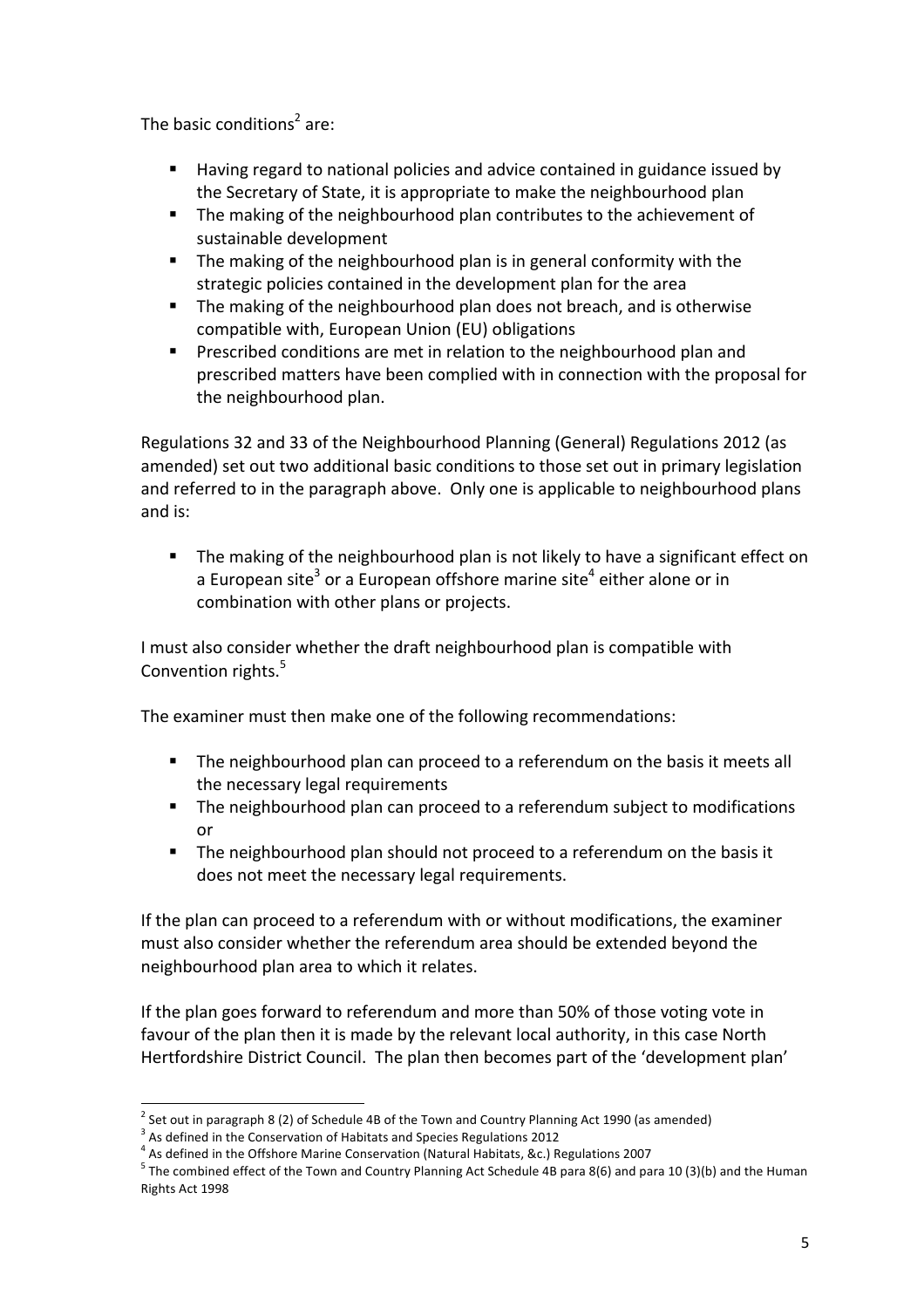for the area and a statutory consideration in guiding future development and in the determination of planning applications within the plan area.

# **3.0 Neighbourhood plan preparation and the examination process**

A Consultation Statement has been submitted which meets the requirements of Regulation 15(2) of the Neighbourhood Planning (General) Regulations 2012.

The Plan has been underpinned by earlier work on a Village Design Statement (2005), Housing Needs Survey (2010) and a Parish Plan (2013). After a parish-wide meeting in May 2013 supporting the production of a neighbourhood plan, a Steering Group was established to take it forward.

Communication with the community has been through the monthly Parish magazine, the Parish Council newsletter, progress reports, websites including one devoted to the Plan, Facebook including one specifically for the Plan, emails and leaflet drops.

In June 2014, consultation took place on key themes via leaflets and stalls at events and through specific contact with key groups and organisations. This culminated in the publication of a Consultation Document on key themes circulated to each household and business in the Parish and included land owners. It was also available on websites and Facebook.

In the Autumn 2014, two questionnaires were produced; one aimed at youth. Exceptionally high response rates were achieved; over 80% from households and 90% from youth in those households. Feedback was given to the community about the responses.

The next stage involved the formulation of the vision, objectives and policies for the Plan. In July 2015 these were consulted upon and widely advertised. Feedback on responses was given. Work then began on the draft Plan itself.

Pre-submission (Regulation 14) consultation took place between 4 April  $-$  16 May 2016. The consultation was publicised to each household by individual leaflet, posters around the village, on all communication channels, a public meeting, Steering Group meetings, a 'reminder' leaflet drop and day by day counters on Facebook.

A number of aims were defined for the consultation process and these are detailed on page 3 of the Consultation Statement.

Technical advice was received from a planning consultant. Throughout there has been liaison and cooperation with NHDC.

I consider there has been sustained and exemplary engagement with, and feedback to, the community throughout the process.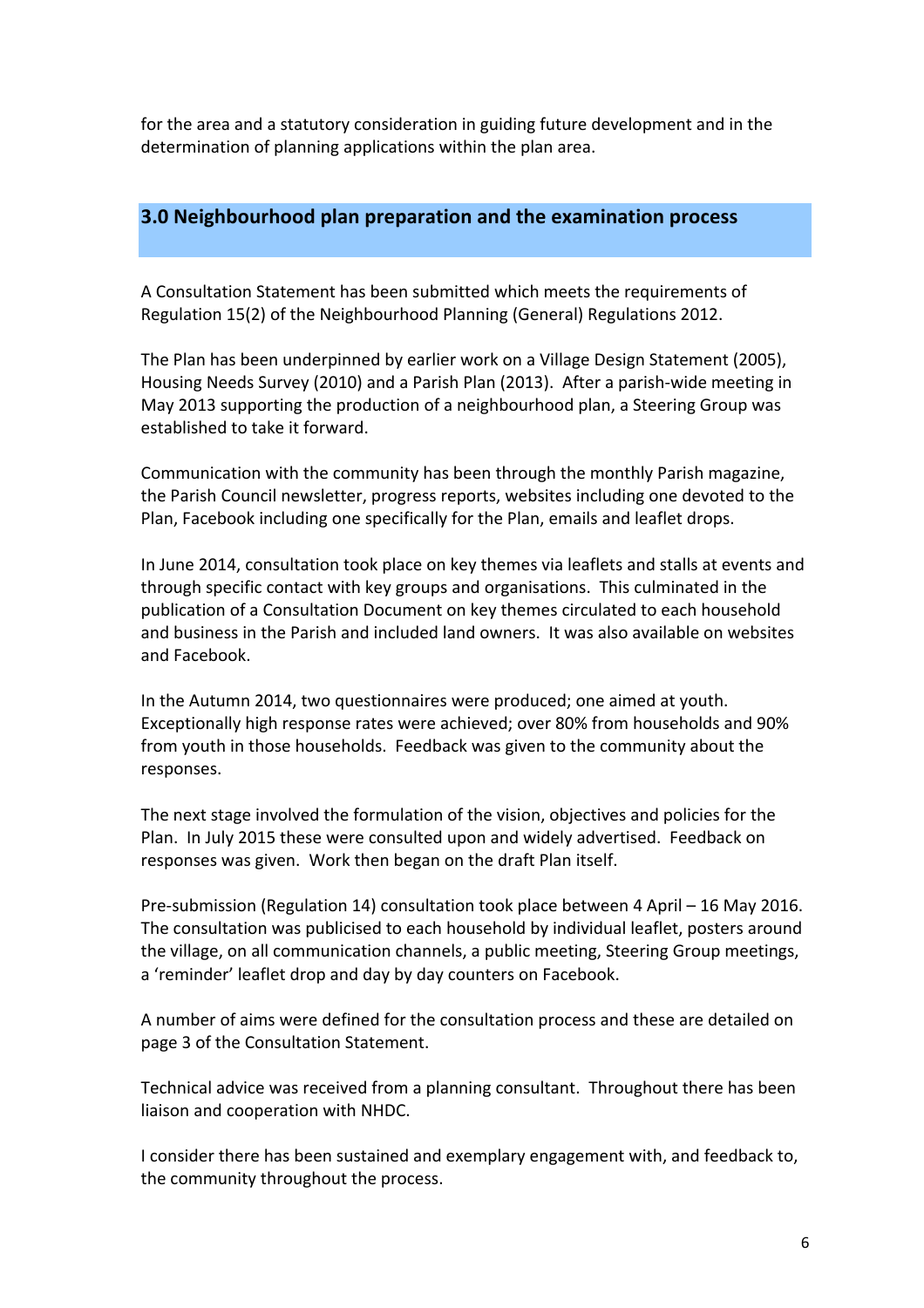The Consultation Statement is a thorough, comprehensive and exemplary document that I commend to others as an example of excellent practice.

Submission (Regulation 16) consultation was carried out between 9 February  $- 23$ March 2017. The Regulation 16 stage attracted a number of representations from different people or organisations. I have taken all the representations received during the Regulation 16 period of consultation into account.

I have set out my remit earlier in this report. It is useful to bear in mind that the examiner's role is limited to testing whether or not the submitted neighbourhood plan meets the basic conditions and other matters set out in paragraph 8 of Schedule 4B to the Town and Country Planning Act 1990 (as amended).<sup>6</sup> Planning Practice Guidance (PPG), an online suite of planning guidance first published by the Government on 6 March 2014, but regularly updated confirms that the examiner is not testing the soundness of a neighbourhood plan or examining other material considerations.<sup>7</sup> Where I find that policies do meet the basic conditions, it is not necessary for me to consider if further amendments or additions are required.

Some representations have sought the allocation of sites. Whilst neighbourhood plans can allocate sites for development there is no obligation to do so. Neither is an individual neighbourhood plan the vehicle to test objectively assessed housing needs or the housing strategy for the District. It is clear that the Plan has been produced against a backdrop of an older Local Plan and considerable uncertainty about the emerging Local Plan. Although the Plan is not tested against the policies in the emerging Local Plan, the reasoning and evidence informing the Local Plan process is likely to be relevant.<sup>8</sup>

 $PPG<sup>9</sup>$  is clear that it is important to minimise any conflicts between policies in a neighbourhood plan and those in an emerging Local Plan. This is because any conflict must be resolved by the decision taker favouring the policy in the last document to become part of the development plan; in other words it is the most recently adopted policy that will take precedence should there be any conflict between policies. PPG suggests that neighbourhood plans should consider allocating reserve sites for example to ensure that emerging evidence of housing need can be addressed.<sup>10</sup> In this instance there has been close working between the Parish and District Councils. The Plan accepts that housing requirements may rise given the uncertainty at Local Plan level.

Two representations from the Health and Safety Executive and Hertfordshire County Council - Highways sent to me in the bundle of documents related to another neighbourhood plan. In response to my query NHDC confirms that these documents were included in error and I have been sent copies of the ones made by these organisations at Regulation 16 stage in relation to this Plan.

 $^{6}$  PPG para 055 ref id 41-055-20140306<br><sup>7</sup> Ibid<br><sup>8</sup> Ibid para 009 re fid 41-009-20160211

<sup>&</sup>lt;sup>9</sup> *Ibid* para 009 re fid 41-009-20160211 <sup>10</sup> *Ibid*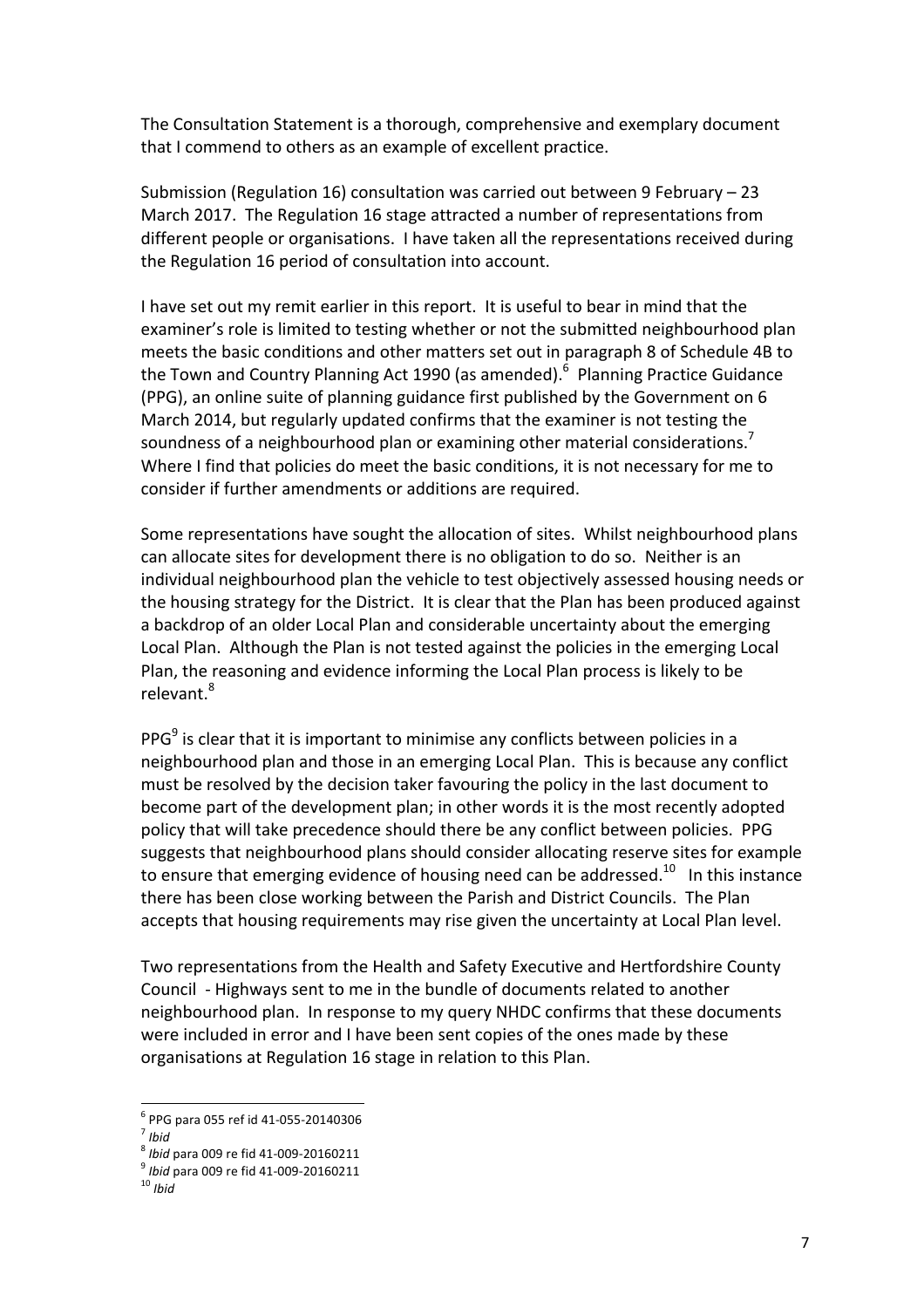PPG explains<sup>11</sup> the general rule of thumb is that the examination will take the form of written representations,<sup>12</sup> but there are two circumstances when an examiner may consider it necessary to hold a hearing. These are where the examiner considers that it is necessary to ensure adequate examination of an issue or to ensure a person has a fair chance to put a case. I have sought clarification on a number of matters from the Parish Council and NHDC in writing and my list of questions is attached to this report as Appendix 2. I am very grateful to both Councils who have provided me with comprehensive answers. The responses received (all publicly available) have enabled me to examine the Plan without the need for a hearing.

I made an unaccompanied site visit to the neighbourhood plan area on 29 October 2017.

# **4.0 Compliance with matters other than the basic conditions**

I now check the various matters set out in section 2.0 of this report.

# **Qualifying body**

Pirton Parish Council is the qualifying body able to lead preparation of a neighbourhood plan. This requirement is satisfactorily met.

#### **Plan area**

The Plan area was approved by NHDC on 24 January 2014. The Plan area is coterminous with the Parish administrative boundary. The Plan relates to this area and does not relate to more than one neighbourhood area and therefore complies with the necessary requirements. The Plan area is shown on page 2 of the Plan.

#### **Plan period**

The Plan covers the period 2011– 2031. This is clearly stated on the Plan's front cover, in the Plan itself and in the Basic Conditions Statement (BCS).

#### **Excluded development**

The Plan does not include policies that relate to any of the categories of excluded development and therefore meets this requirement.

<sup>&</sup>lt;sup>11</sup> PPG para 056 ref id 41-056-20140306<br><sup>12</sup> Schedule 4B (9) of the Town and Country Planning Act 1990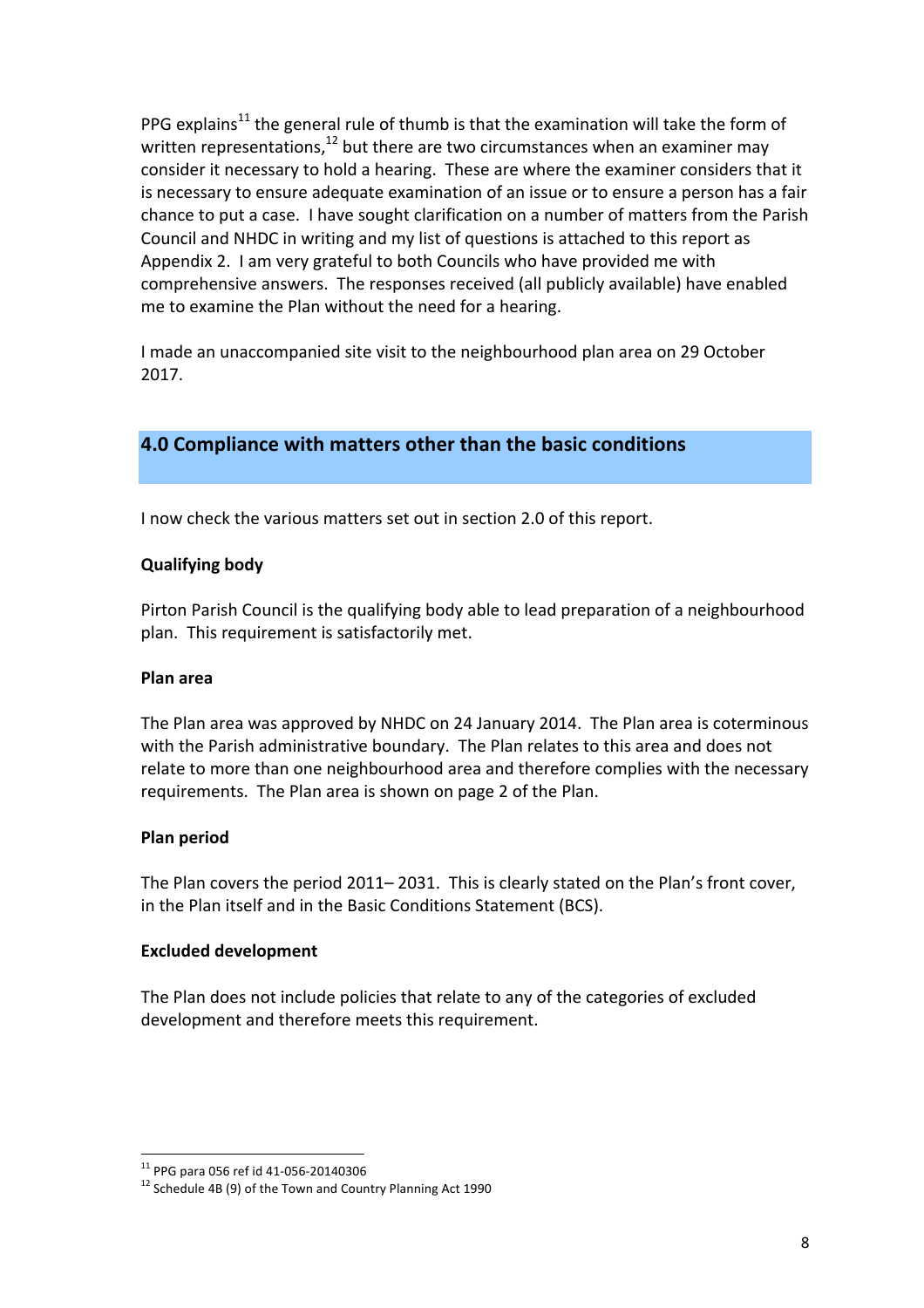## **Development and use of land**

Policies in neighbourhood plans must relate to the development and use of land. Sometimes neighbourhood plans contain aspirational policies or projects that signal the community's priorities for the future of their local area, but are not related to the development and use of land. If I consider a policy or proposal to fall within this category, I will recommend it be moved to a clearly differentiated and separate section or annex of the Plan or contained in a separate document. This is because wider community aspirations than those relating to development and use of land can be included in a neighbourhood plan, but actions dealing with non-land use matters should be clearly identifiable.<sup>13</sup> Subiect to any such recommendations, this requirement can be satisfactorily met.

# **5.0 The basic conditions**

#### **Regard to national policy and advice**

The main document that sets out national planning policy is the National Planning Policy Framework (NPPF) published in 2012. In particular it explains that the application of the presumption in favour of sustainable development will mean that neighbourhood plans should support the strategic development needs set out in Local Plans, plan positively to support local development, shaping and directing development that is outside the strategic elements of the Local Plan and identify opportunities to use Neighbourhood Development Orders to enable developments that are consistent with the neighbourhood plan to proceed.<sup>14</sup>

The NPPF also makes it clear that neighbourhood plans should be aligned with the strategic needs and priorities of the wider local area. In other words neighbourhood plans must be in general conformity with the strategic policies of the Local Plan. They cannot promote less development than that set out in the Local Plan or undermine its strategic policies.<sup>15</sup>

The NPPF indicates that plans should provide a practical framework within which decisions on planning applications can be made with a high degree of predictability and efficiency.<sup>16</sup>

I have also had regard to PPG in preparing this report. This is an online resource available at planningguidance.communities.gov.uk which is regularly updated. The planning guidance contains a wealth of information relating to neighbourhood planning.

<sup>&</sup>lt;sup>13</sup> PPG para 004 ref id 41-004-20170728<br><sup>14</sup> NPPF paras 14, 16<br><sup>15</sup> *Ibid* para 184<br><sup>16</sup> *Ibid* para 17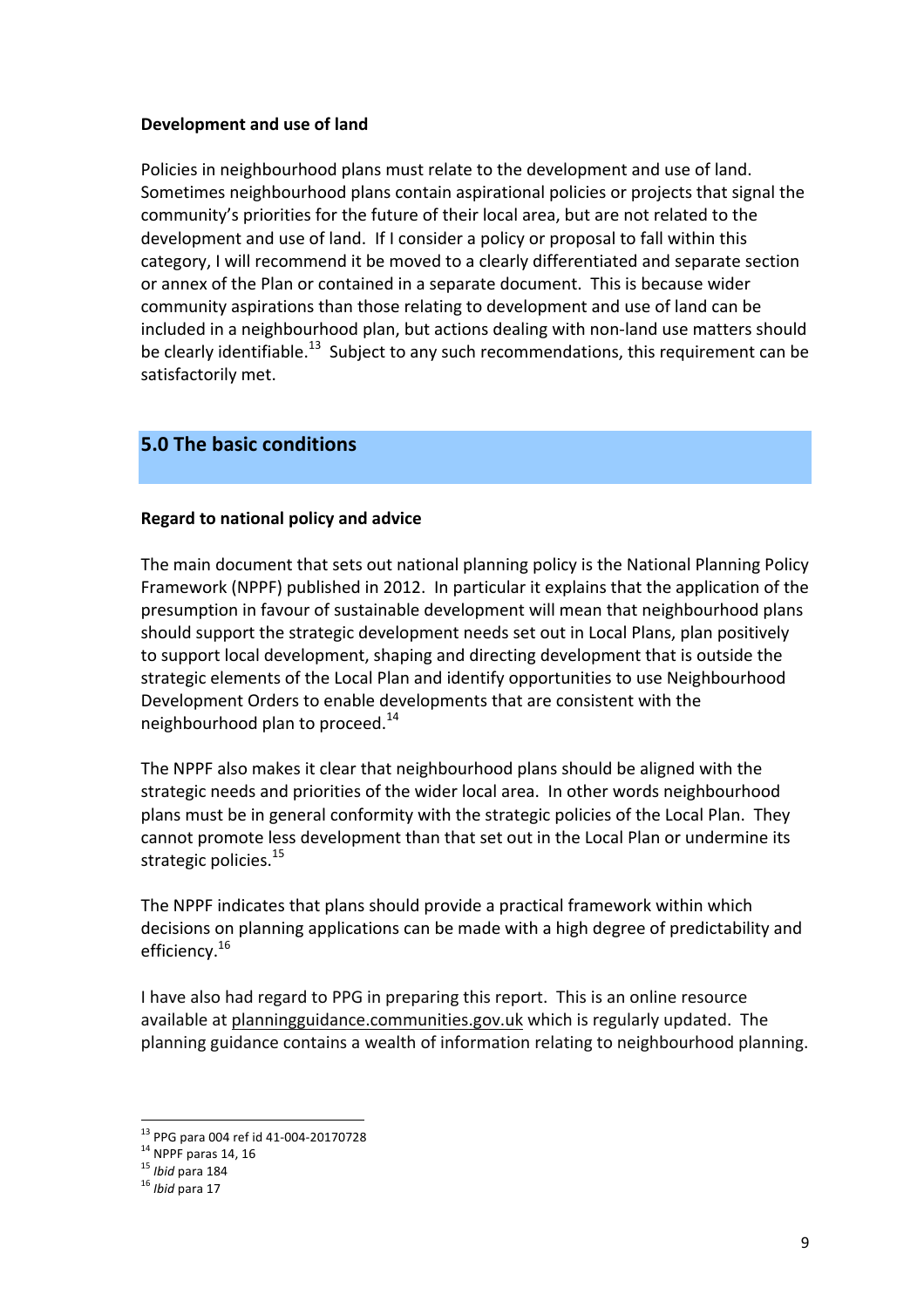PPG indicates that a policy should be clear and unambiguous<sup>17</sup> to enable a decision maker to apply it consistently and with confidence when determining planning applications. The guidance advises that policies should be concise, precise and supported by appropriate evidence, reflecting and responding to both the context and the characteristics of the area. $^{18}$ 

PPG states there is no 'tick box' list of evidence required, but proportionate, robust evidence should support the choices made and the approach taken.<sup>19</sup> It continues that the evidence should be drawn upon to explain succinctly the intention and rationale of the policies. $20$ 

Whilst this has formed part of my own assessment, the BCS sets out how the Plan has responded to national policy and guidance through commentary on how the Plan, its policies and community priority actions align with the NPPF's 13 elements for delivering sustainable development.

# **Contribute to the achievement of sustainable development**

A qualifying body must demonstrate how the making of a neighbourhood plan would contribute to the achievement of sustainable development. The NPPF as a whole<sup>21</sup> constitutes the Government's view of what sustainable development means in practice for planning. The Framework explains that there are three dimensions to sustainable development: economic, social and environmental. $^{22}$ 

Whilst this has formed part of my own assessment, the BCS contains a table which sets out how the Plan's vision and objectives, policies and community priority actions align with each of the three components of sustainable development outlined in the NPPF.

# General conformity with the strategic policies in the development plan

The development plan relevant to this examination is the North Hertfordshire District Local Plan No. 2 (LP 1996) adopted in 1996 with various policies saved in 2007. A reduced version of the written statement to include the saved parts of the LP is available. NHDC's website explains that most policies remain broadly consistent with the the NPPF, but four (Policies 6, 25, 26 and 36) are inconsistent with the NPPF.

# *Emerging Local Plan*

Work is currently underway on a replacement Local Plan 2011 -2031. At the time of writing, the Local Plan  $2011 - 2031$  was submitted to the Government on 9 June 2017 and an Inspector has been appointed to undertake the examination. The first hearing

<sup>&</sup>lt;sup>17</sup> PPG para 041 ref id 41-041-20140306<br>
<sup>18</sup> *Ibid*<br>
<sup>20</sup> *Ibid*<br>
<sup>21</sup> *NPPF* para 6 which indicates paras 18 – 219 of the Framework constitute the Government's view of what<br>
<sup>21</sup> NPPF para 6 which indicates paras 18 – sustainable development means in practice

<sup>&</sup>lt;sup>22</sup> *Ibid* para 7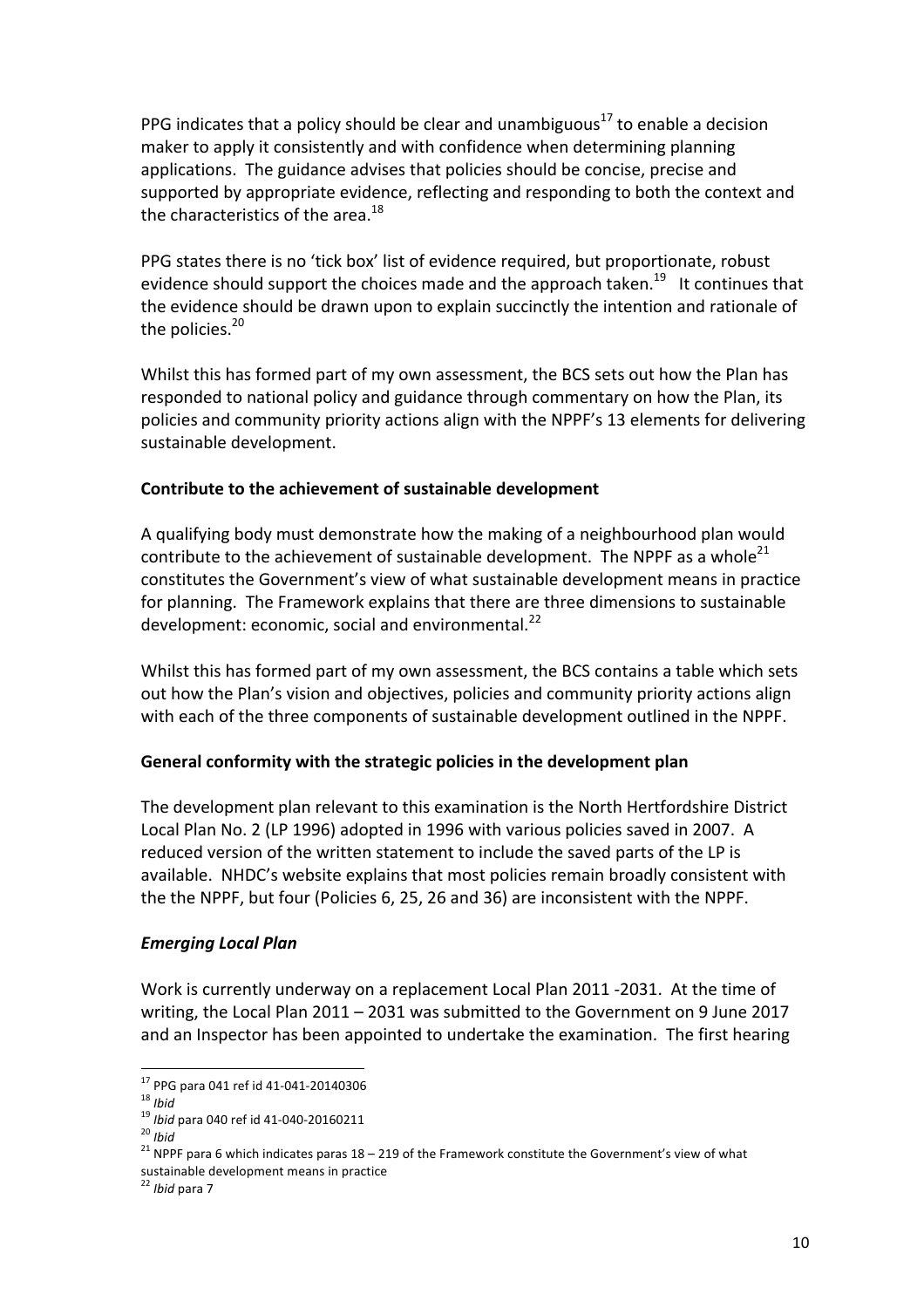sessions were scheduled for week beginning 13 November and will continue into February/March next year. I have had regard to the emerging Local Plan and any relevant supporting material in this examination.

Given the dated nature of the LP, the Plan has been prepared with an eye on the emerging Local Plan and close liaison with NHDC Officers has taken place.

## **European Union Obligations**

A neighbourhood plan must be compatible with European Union (EU) obligations, as incorporated into United Kingdom law, in order to be legally compliant. A number of EU obligations may be of relevance including Directives 2001/42/EC (Strategic Environmental Assessment), 2011/92/EU (Environmental Impact Assessment), 92/43/EEC (Habitats), 2009/147/EC (Wild Birds), 2008/98/EC (Waste), 2008/50/EC (Air Quality) and 2000/60/EC (Water).

PPG indicates that it is the responsibility of local planning authorities to ensure that the Plan is compatible with EU obligations (including obligations under the Strategic Environmental Assessment Directive) when it takes the decision on a) whether the Plan should proceed to referendum and b) whether or not to make the Plan. $^{23}$ 

# *Strategic Environmental Assessment*

Directive 2001/42/EC on the assessment of the effects of certain plans and programmes on the environment is relevant. Its purpose is to provide a high level of protection of the environment by incorporating environmental considerations into the process of preparing plans and programmes. This Directive is commonly referred to as the Strategic Environment Assessment (SEA) Directive. The Directive is transposed into UK law through the Environmental Assessment of Plans and Programmes Regulations 2004 (EAPPR).

A Screening Determination dated April 2016 and undertaken by CAG consultants on behalf of NHDC has been submitted. The Screening Determination related to the Regulation 14 version of the Plan and concluded that a SEA is not required. The requisite consultation with the statutory consultees was undertaken. Only Natural England responded and their letter of 20 April 2016 agrees with the conclusion of the Screening Determination. I have taken this document to be the statement of reasons required by PPG. $^{24}$ 

NHDC have confirmed that the SEA Screening Determination will be reviewed and finalised in accordance with the EAPPR once any modifications have been made post examination. This will then ensure that EU obligations in respect of SEA have been satisfied.

<sup>&</sup>lt;sup>23</sup> PPG para 031 ref id 11-031-20150209<br><sup>24</sup> *Ibid* para 031 ref id 11-031-20150209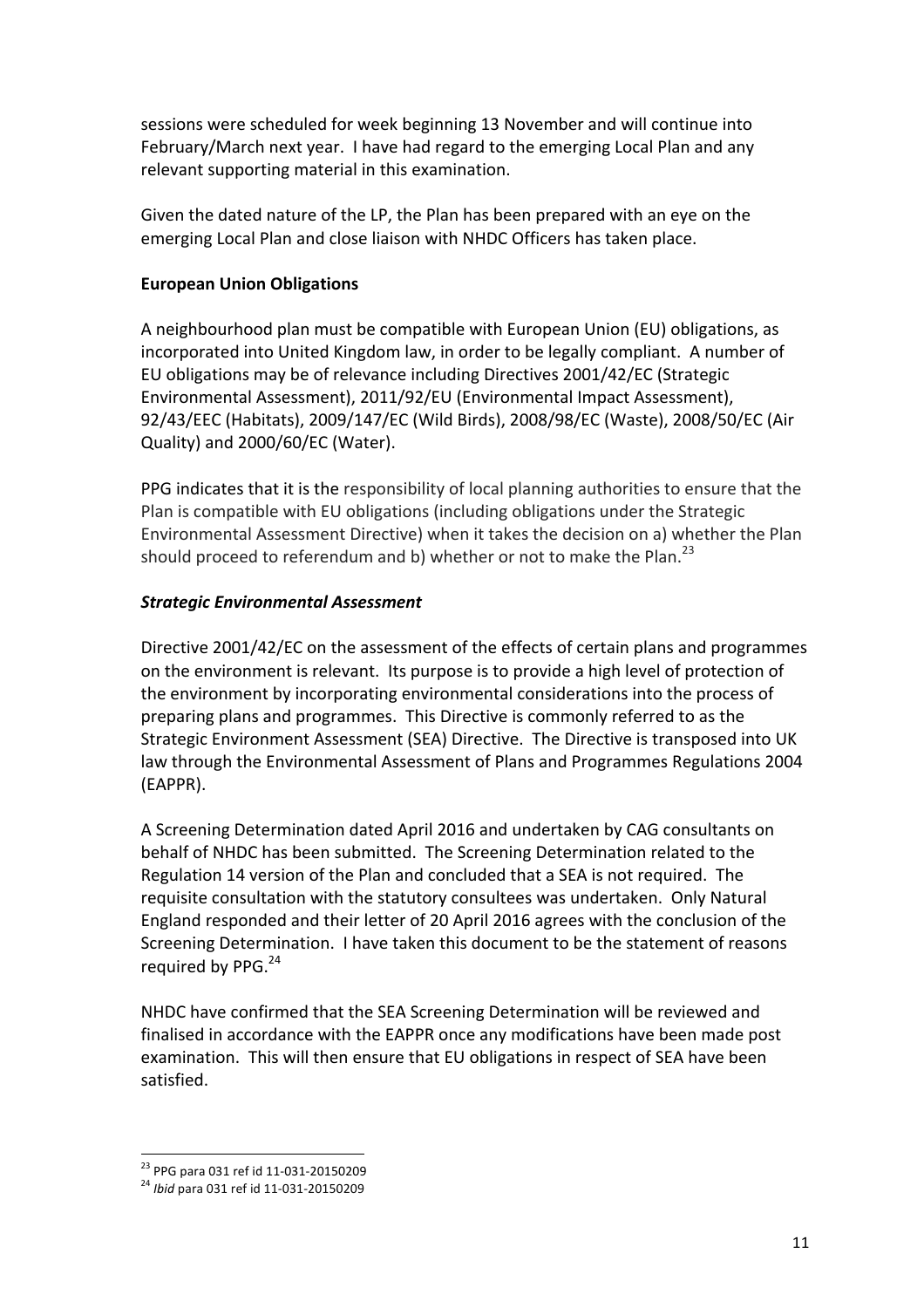# *Habitats Regulations Assessment*

Directive 92/43/EEC on the conservation of natural habitats, commonly referred to as the Habitats Directive, is also of relevance to this examination. A Habitats Regulations Assessment (HRA) identifies whether a plan is likely to have a significant effect on a European site, either alone or in combination with other plans or projects.<sup>25</sup> The assessment determines whether significant effects on a European site can be ruled out on the basis of objective information.

Regulation 32 of the Neighbourhood Planning (General) Regulations 2012 (as amended) sets out another basic condition in addition to those set out in primary legislation as detailed in section 2.0 of this report.

One of the queries I raised was in relation to Regulation 32 and I asked what assessment had been carried out in respect of this basic condition and for any information to enable me to consider whether it had been complied with.

There are no European sites within the District. Three European sites fall within a 15km distance of the District; the Eversden and Wimpole Woods Special Area of Conservation (SAC), the Wormley-Hoddesdonpark Woods SAC and the Lee Valley Special Protection Area and the Chilterns Beechwoods SAC lies just outside that 15km distance.

The SEA Screening Determination refers to a HRA Screening Report of February 2013. Natural England's letter of 20 April 2016 concurs with the view in the Screening Direction that further Habitats Regulations Assessment is not required. In response to this query, NHDC directs me to the HRA Screening Report dated September 2016 for the emerging Local Plan.

Natural England's response at Regulation 16 stage indicated they did not wish to make any representations at that time [Regulation 16 stage] having previously reviewed the Plan.

Given the information before me, the response from Natural England, the nature, characteristics and locations of the European sites and the nature and contents of the Plan, I consider that a full HRA is not required and that the further basic condition set out in Regulation 32 is complied with.

# *European Convention on Human Rights (ECHR)*

The BCS contains a short statement about fundamental rights and freedoms guaranteed under the ECHR and the Human Rights Act 1998. There is nothing in the Plan that leads me to conclude there is any breach of the Convention or that the Plan is otherwise incompatible with it.

 $^{25}$  PPG para 047 ref id 11-047-20150209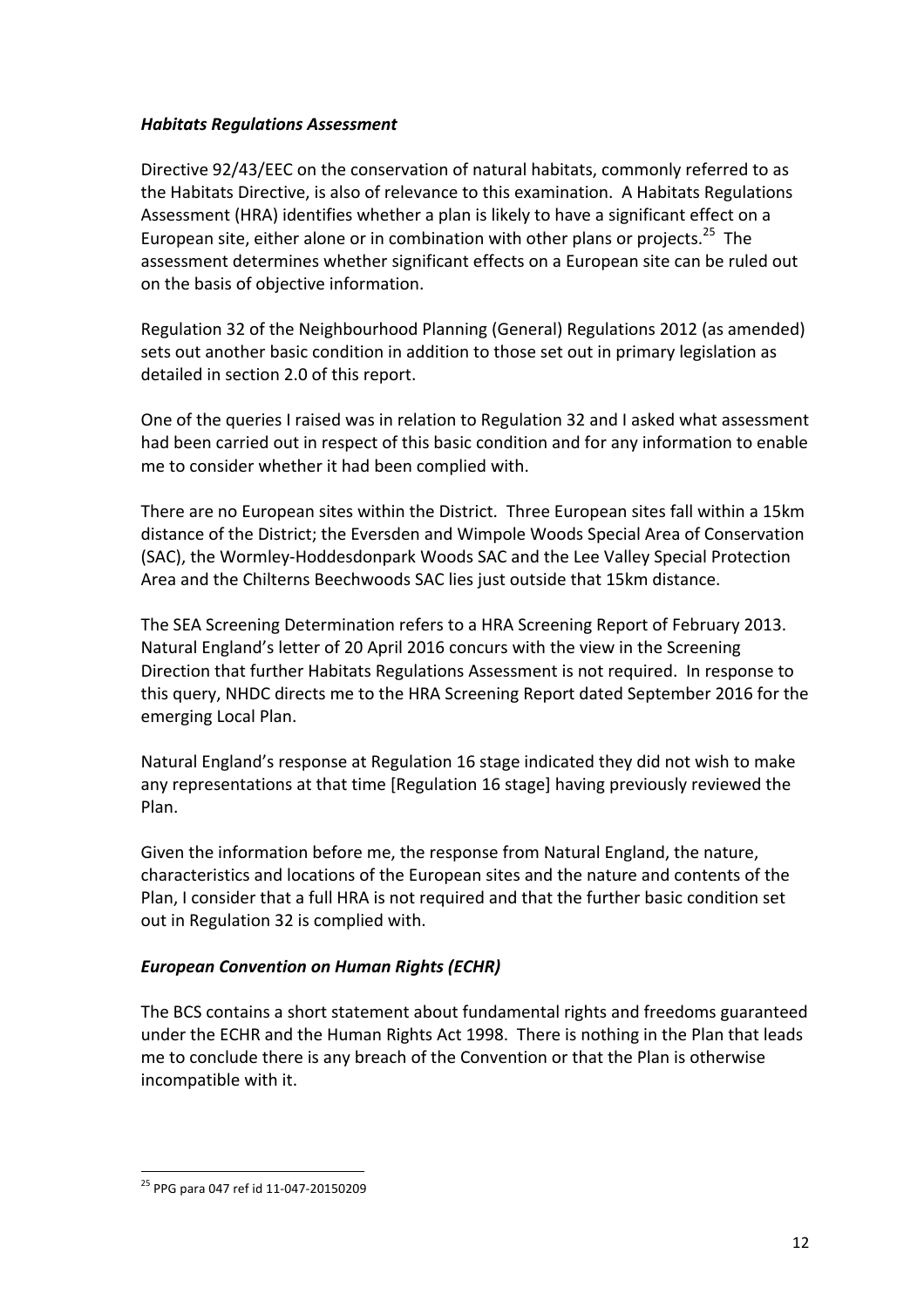$PPG<sup>26</sup>$  confirms that it is the responsibility of the local planning authority, in this case NHDC, to ensure that all the regulations appropriate to the nature and scope of the draft neighbourhood plan have been met. It is NHDC who must decide whether the draft plan is compatible with EU obligations when it takes the decision on whether the plan should proceed to referendum and when it takes the decision on whether or not to make the plan.

# **6.0 Detailed comments on the Plan and its policies**

In this section I consider the Plan and its policies against the basic conditions. Where modifications are recommended they appear in **bold text**. Where I have suggested specific changes to the wording of the policies or new wording these appear in **bold** *italics*.

The Plan is very well presented and easy for readers to use and digest. It begins with a foreword from the Parish Council Chair and a helpful contents page. Throughout the document there are a number of photographs which help to add to the individual flavour of this Plan. Maps and diagrams are clear.

#### **1. Plan Background**

This section sets out the rationale for the Plan, confirms important details including the designation of the Plan area and explains the strategic context for the area.

In places, it seems to me that the page reference numbers have gone astray and so in the interests of accuracy and clarity, I suggest that these are reviewed to make sure they are correct.

Pirton is identified as a Selected Village in the LP 1996 where Policy 7 applies. This indicates that development will normally be permitted if the site is within the main area of the village as shown on the Proposals Map, it is in line with the policy aims for the Visual Character Areas or involves retaining and improving a building that contributes to the character or visual quality of the village and would maintain or enhance the character or visual quality of the village and sourrounding area.

In the emerging Local Plan, Pirton is identified as a Category A village where general development will be allowed in the defined settlement boundary. Such villages usually have a primary school as is the case of Pirton and have site allocations. However, the relevant emerging Local Plan policy is subject to a main modification and may change. I am informed that around 110 houses have been built or granted planning permission since 2011. Pirton is unusual in that it does not have any site allocations in the

 $^{26}$  PPG para 031 ref id 11-031-20150209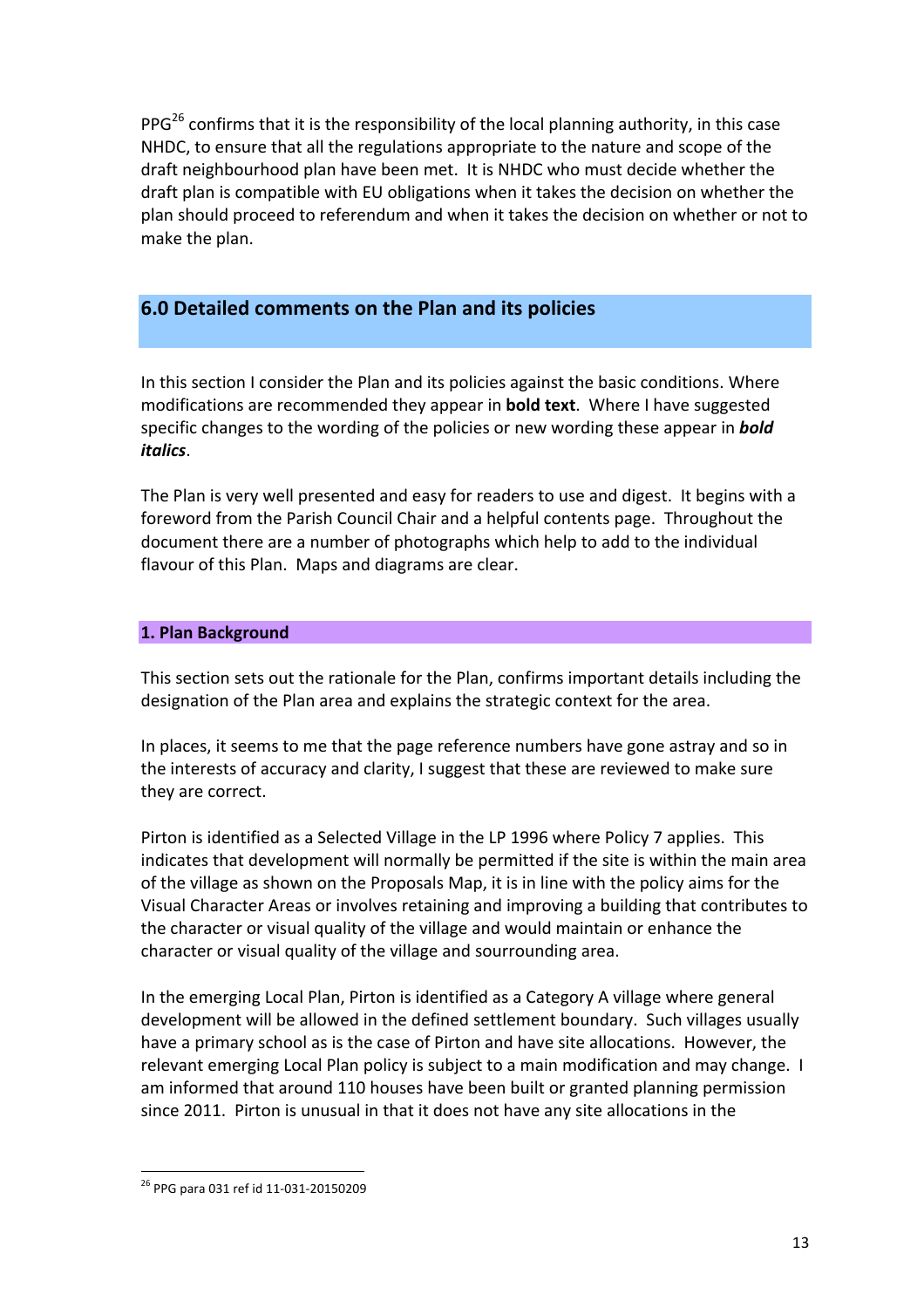emerging Local Plan and this is a discussion that forms part of the hearing sessions for the emerging Local Plan.

Pirton is described as a medium sized village with a reasonable range of facilities including a primary school, church, village hall, chapel, a shop and public houses. The western part of the Parish is designated as part of the Chilterns Area of Outstanding Natural Beauty (AONB). A settlement boundary is shown whilst the remainder of the Parish is classed as rural area beyond the Green Belt, apart form a small section of Green Belt in the south-east of the Parish.

In relation to the economy, the emerging Local Plan refers to a steady demand for rural employment land and premises and that its general approach is to direct concentrations of rural business to Category A villages.

The Plan accepts the level of growth in the emerging Local Plan which of course is yet to be examined and may change. Most development will take place within the development boundary identified for Pirton. The proposed development boundary is shown on page 3 of the Plan and labeled as '(from Draft DLP)". With the passage of time, this has now been revised in the emerging Local Plan and whilst I recognise this may be subject to change, it would seem sensible to update it to reflect and align with the latest version of the emerging Local Plan.

The preferred options map from the emerging Local Plan is shown on page 4 of the Plan together with explanatory text at paragraph 1.3.7. This is both unnecessary as the emerging Local Plan has now moved on and confusing to include in this Plan. In order for the Plan to provide the practical framework required by national policy and guidance, it should be removed from the Plan.

Section 1.4 of the Plan sets out information relating to, amongst other things, the Strategic Housing Land Availablity Assessment (although this is referred to incorrectly as the Allocation Assessment) and housing numbers. The most up to date information available should be sourced from NHDC and used in the interests of accuracy and completeness.

- **E** Review the references to page numbers to ensure they are correct including references in paragraphs 1.3.4 (to page 1 which should be the foreword), 1.3.6 **(to page 4 which should be page 2)**
- **■** Update the development boundary map on page 3 of the Plan to reflect the most recent emerging Local Plan map and remove the references on the map **to the draft Local Plan**
- **Delete the "Preferred Options Map" and paragraph 1.3.7 from page 4 of the Plan and any references to it throughout the Plan for example on page 20**
- **E** Update paragraph 1.4.3 to refer to the SHLAA update in 2016 and correct the **title of the SHLAA to "Strategic Housing Land Availability Assessment"**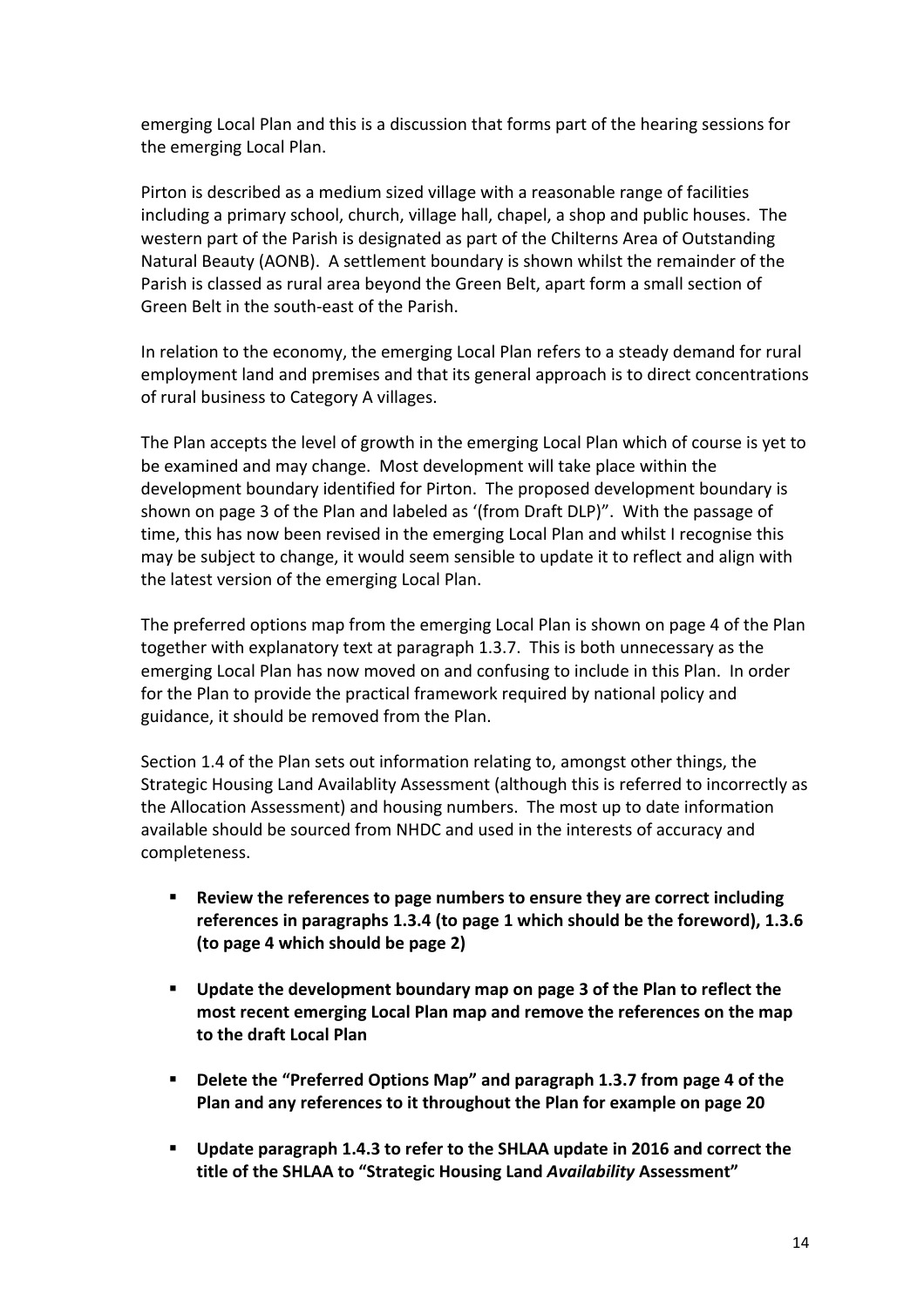- Update paragraph 1.4.6 with the latest housing figure available
- Consequential renumbering of paragraphs etc. will be needed

# **2. Parish Portrait**

This section confirms that the community recognises and accepts the need for development, but seeks development that recognises the character of the area and the qualities that the community value. It refers to a number of statistics about Pirton and signposts other information and evidence in supporting documents.

There are some instances of the page number references going astray. In addition there is repetition between paragraphs  $2.1.11$  and  $2.1.12$ . These should be remedied in the interests of accuracy.

NHDC also point out that the map on page 13 should be updated to reflect the most up to date position in respect to Priors Hill and in the interests of accuracy this should be done.

- **EXECTE:** Review the references to page numbers to ensure they are correct including references in paragraphs 2.1.11 (to page 10)
- Delete the repetition between paragraphs 2.1.11 and 2.1.12 in relation to the **Visual Character Area references on page 10 of the Plan**
- **■** Update the map on page 13 to reflect the revised boundary for the scheduled ancient monument at Priors Hill

#### **3. Key Themes**

A short section that identifies five key themes which emerged from community engagement and the main issues springing from those themes.

#### **4. The Neighbourhood Plan Vision and Objectives**

The vision for the Plan is:

"Pirton Parish thrives socially, economically and environmentally as a safe, tranquil, rural community where sustainable development of good and *intelligent design enhances its distinctive character; its heritage, biodiversity and* position, and respects and enhances its position in the landscape."

Eleven objectives underpin the vision. These range from the type of housing provision sought to conservation and enhancement of the local landscape. All are clearly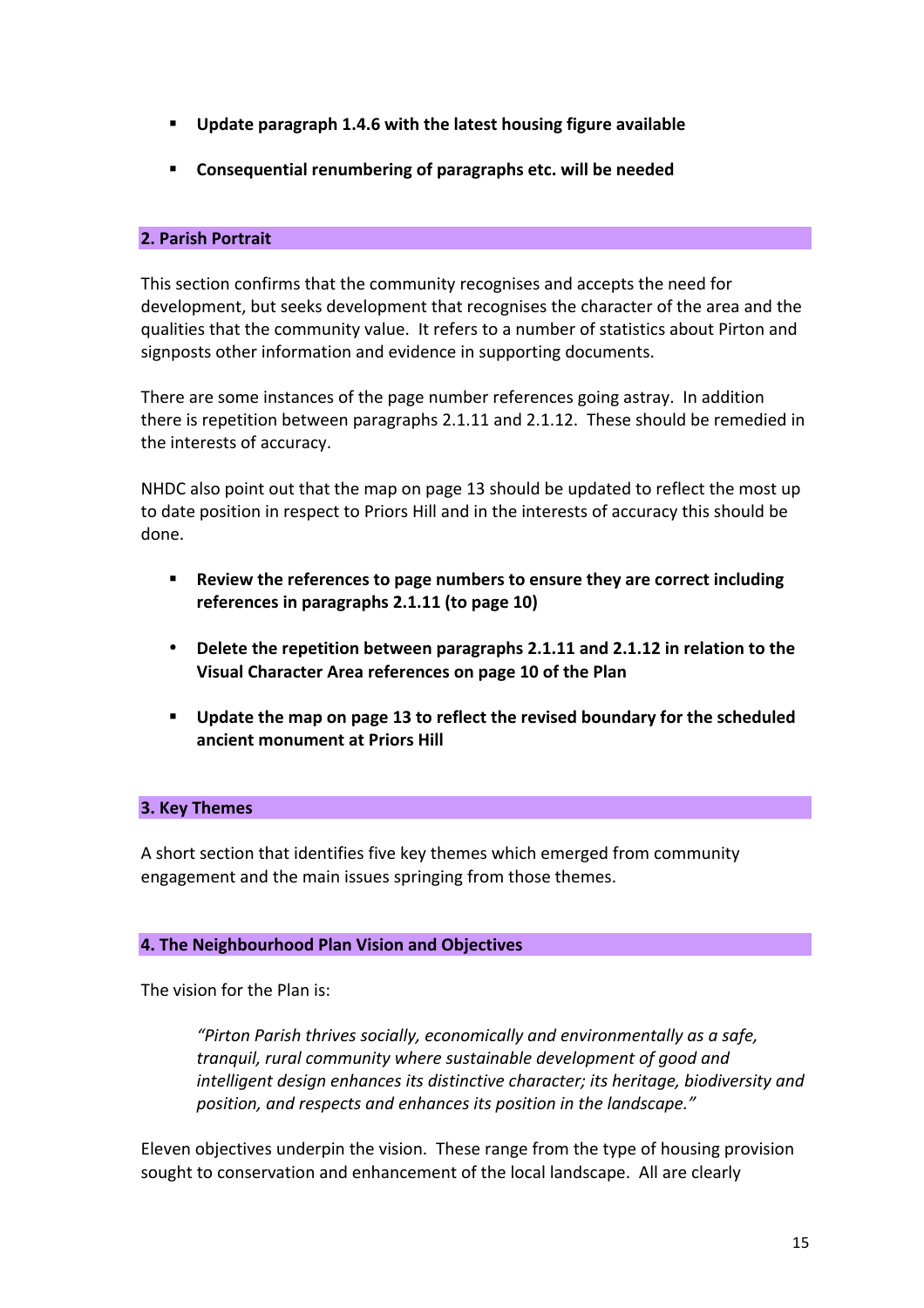articulated and relate to the development and use of land and many are inclusive and forward thinking.

#### **5. The Neighbourhood Plan Policies**

The preamble to this section explains how the Plan is organised. It makes a statement reflecting the statutory duty on decision takers to determine planning applications in accordance with the plan unless material considerations indicate otherwise. It includes a statement that makes it clear the Parish Council will work with applicants and other stakeholders to encourage acceptable schemes. This is a positive stance to take in line with national policy and advice.

Policies are arranged under the key themes identified. Each policy or group of policies is preceded by the objectives of relevance and is supported by a justification and evidence section. This makes the 'story' of the policy very clear and makes a direct link back to the overall vision and objectives.

#### *5.1 Housing and Development*

#### **Policy PNP 1 Meeting Local Need**

Two small points of inconsistency arise; the heading on page 19 refers to "Meeting Local and Wider Need", but the policy title refers only to local need. Secondly, objective 2 on page 19 is not exactly the same as objective 2 on page 16 of the Plan. In the interests of accuracy these inconsistencies should be remedied.

Turning now to the policy itself, this supports development within the development boundary subject to various criteria. Its overall approach is broadly in line with LP 1996 Policy 7 insofar it accepts development within the main area or boundary of the village. The Plan also has taken the opportunity to reconsider that boundary in line with the emerging Local Plan. Criterion 1.1 which refers to the development boundary should cross-refer to the boundary shown on page 3 of the Plan to provide clarity.

Criterion 1.2 imposes a limit of a maximum of 30 dwellings on any one site. The NP survey showed that most people wished to see smaller developments of up to 10 dwellings or between 1 - 25 dwellings. This is supported by the Character Assessment which assesses past development sizes. It has also been subject to public consultation.

None of the representations objecting to this have definitively demonstrated that individual developments of up to 30 dwellings cannot be designed in an appropriate manner, would not use land sustainably, are not deliverable or that housing growth could not be achieved in this way. There is no cap on the total number of houses. In my opinion this is not an arbitrary approach; rather it specifically seeks to maintain the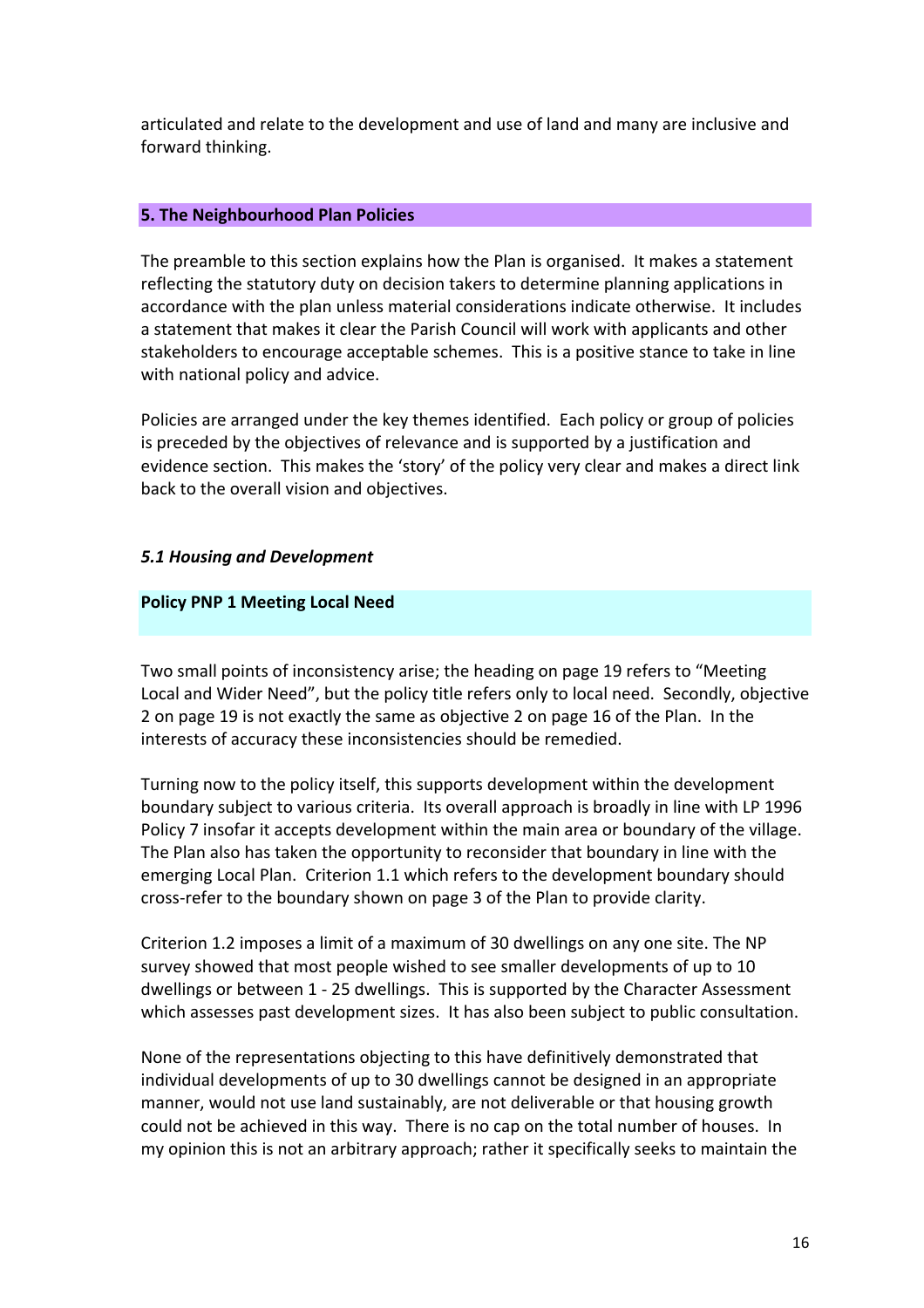village's strong and established sense of place. This approach has regard to the NPPF, where it requires policies to recognise housing growth and respond to local character.

Other criteria relate to the type of housing sought including for young families and older people and these particular needs are evidenced well through a mixture of Census data, the Community Rural Profile, Parish Plan, Housing Needs Survey and NP survey. The policy pursues a mix of housing including self-build. Affordable housing in line with NHDC's policy and to meet local needs is sought subject to a legal agreement to ensure affordable housing in perpetuity. All are clearly worded, demonstrate an understanding of the needs of the community and, subject to one minor modification to enhance flexibility, will accord with the basic conditions.

However, two criteria raise issues in relation to the basic conditions. The first is criterion 1.7 which refers to construction management which is often subject to a condition attached to a planning permission. However, the criterion goes further than this by seeking assurance on how any damage to infrastructure caused by the construction process might be rectified. However desirable, this seems to me to go beyond what could be reasonably sought in relation to planning matters and the method statement for construction should avoid damage so the latter part of this criterion should be deleted.

The second criterion is 1.8. This requires developments of 11 or more dwellings to address adverse impacts on the character of Pirton, the facilities in Pirton and on parking and public transport and to do so via a Section 106 legal agreement. Whilst it is not unreasonable to seek to ensure that development proposals should minimise or mitigate any harmful impacts arising from that development, it is not clear to me how this criterion would work in practice. For instance if there was an adverse impact on parking and public transport this could be dealt with through the usual planning application route that might include planning obligations. However, I can envisage many arguments regarding what impact on character and facilities might include and whether it was directly attributable to the development. This criterion therefore does not provide the clarity and precision sought by national policy and advice and I cannot find a way of modifying it satisfactorily as it is unclear what is meant. Therefore it should be deleted.

Subject to these modifications, the policy sets out the approach sought, takes account of national policy and guidance and will help to achieve sustainable development and the social dimension of sustainable development in particular.

- **Change the policy title to "Policy PNP 1 Meeting Local and Wider Needs"**
- **EXECHANGE:** Change the second objective on page 19 of the Plan to read "To *encourage* sensitive and innovative development in accordance..."
- Add to the end of criterion 1.1 "as shown on the map on page 3 of the Plan"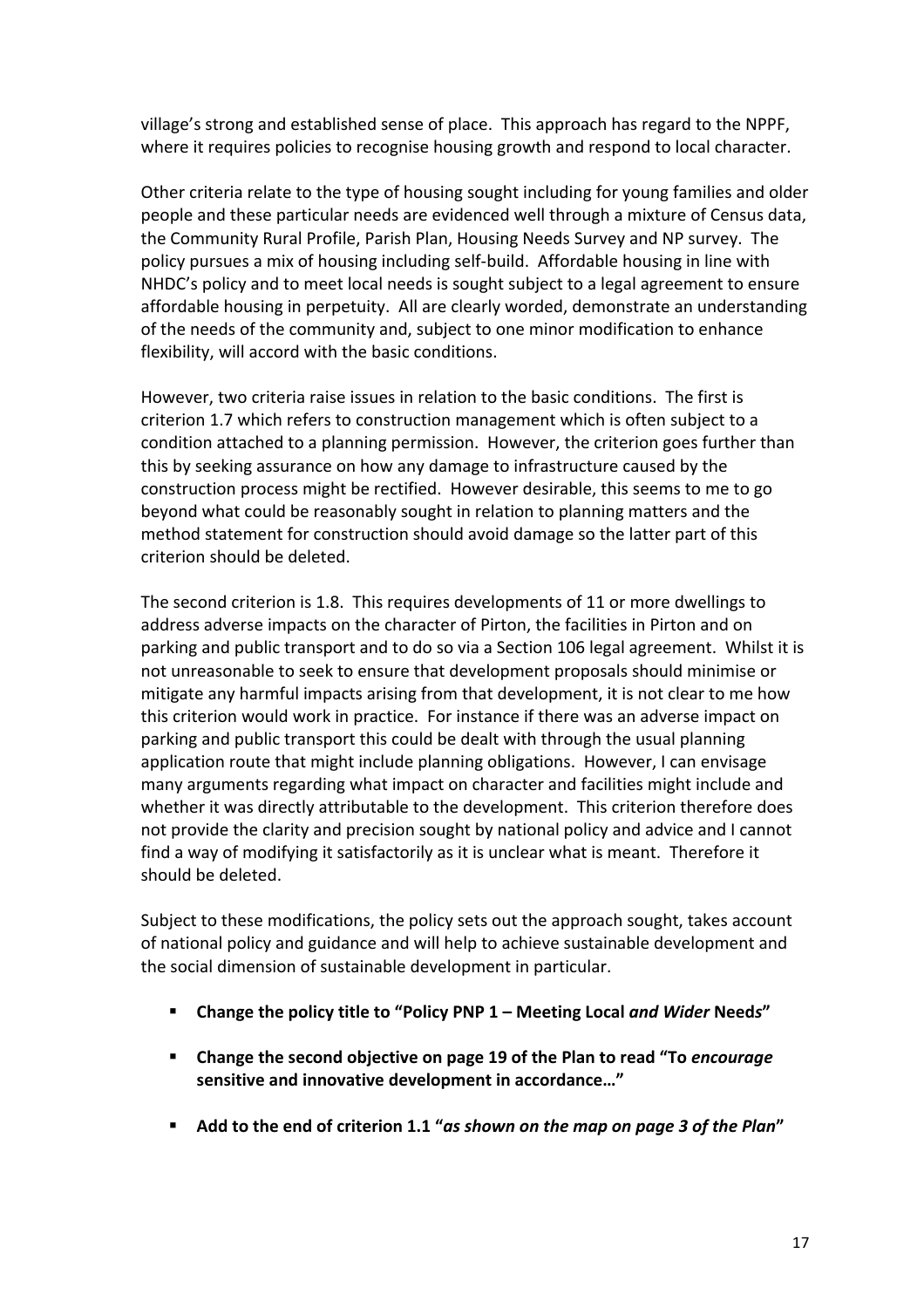- **EXECTE:** Amend criterion 1.5 so that it reads: "It provides a mix of homes (including *the provision of* **self-build plots** *where appropriate***)…."**
- Delete the words "...and, how and when repairs to any infrastructure damage caused by the construction process will be rectified." from criterion 1.7
- Delete criterion 1.8 in its entirety

# *5.2 Design and Character*

#### **Policy PNP 2 Design and Character**

Policy PNP 2 supports development proposals if they accord with the Pirton Character Assessment and the 13 criteria of this long policy. The Character Assessment is a major piece of work that underpins many of the Plan's policies. In the main design guidance is to be found in Appendix 5 of the Character Assessment which updates a previously produced Village Design Statement.

Turning to the detail of the policy, the following criteria warrant further thought.

Criteria 2.3. and 2.5. refer to density and support a maximum density of about 22 dwellings per hectare "on merit" and where an identified need such as social and affordable housing is to be met or 17 dwellings elsewhere. A number of representations have expressed concern about this. The supporting text refers to the average density in Pirton being below 17 dwellings per hectare and the greatest as about 22, but there is little in the Plan or Character Assessment to indicate what assessments have been made.

The NPPF enables local approaches to density to be set out reflecting local circumstances.<sup>27</sup> However, in this instance there is little explanation for the maximum density and the imposition of a maximum figure may be unnecessarily restrictive and lead to an inefficient use of land.

It is important that the policy reflects the NPPF's aim of ensuring new development functions well and adds to the overall quality of the area; responds to local character and history; and reinforces and promotes local distinctiveness. The imposition of a maximum density could prevent development at a higher density which is otherwise acceptable coming forward.

The NPPF is clear that good design (of which density is one consideration) is a key aspect of sustainable development, is indivisible from good planning and should contribute positively to making places better for people.<sup>28</sup> It continues<sup>29</sup> that

 $\frac{27}{18}$  NPPF para 47<br> $\frac{28}{16}$  *Ibid* para 56<br> $\frac{29}{16}$  *Ibid* para 65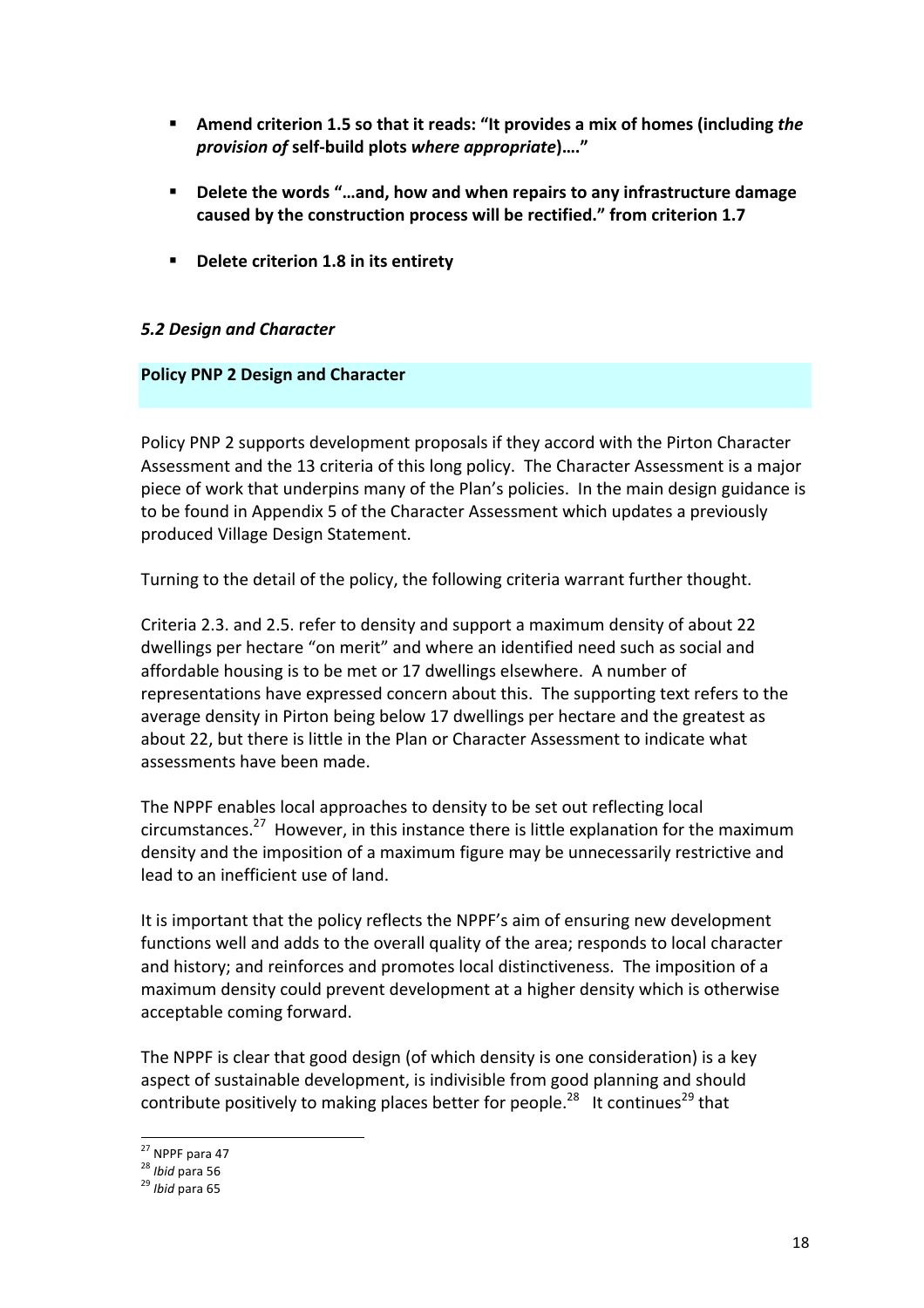permission should not be refused for development that promotes high levels of sustainability because of "concerns about incompatibility with an existing townscape" if those concerns are mitigated by good design.

In other words higher density may well be acceptable if there is a design-led approach. Therefore in order to take account of the NPPF this element of the policy should be reworded more positively and flexibly.

Criterion 2.6. refers to demonstrating compliance with the Chilterns Conservation Board - Position Statement Development affecting the setting of the Chilterns AONB Adopted June 2011 (Rev 1) or as updated. My understanding is that the position statement is guidance produced by the Chilterns Conservation Board. Therefore this criterion cannot require compliance as that would elevate this guidance to policy status, but it could encourage it to be taken into account. It is also unclear whether the Conservation Board has been contacted in this regard. A modification is made to achieve this.

In order to reflect the statutory duty in relation to Conservation Areas, an addition to criterion 2.9 is recommended.

Criterion 2.13 refers to Visual Character Areas (VCA). LP 1996 Policy 7 identifies four VCAs for Pirton namely Toot Hill, Western Edge, Eastern Edge and Rear of the Fox PH. The Character Assessment explains that the second and third of these areas are now redundant given the permissions granted in the intervening period. As a result it takes the opportunity to update and identifies six such areas  $(V1 - V6)$ .

The criterion seeks a reduced building density and height and "considerable" open spaces to be provided in any development that affects a VCA. It continues that only in exceptional circumstances will proposals that "adversely affect" such an area be supported. 

The Character Assessment in identifying six VCAs shown on page 11 of the Plan effectively surrounds the village with the exception of the opposite side of Priors Hill/Hitchin Road that fall within the Chilterns AONB. One of the VCAs (V1) also includes the site now granted planning permission and in any case falling within the village development boundary.

LP 1996 Policy 7 refers to proposal's being in line with the policy aims for each VCA. No such aims have been identified for the updated VCAs although they are also referred to as transitional zones. Furthermore I note that the Character Assessment indicates "they should be maintained and protected".

Taking all these issues together, there is firstly little hint as to how a decision maker might make a judgment about the effect on any of VCAs as required by the policy as there is little information about their particular and special characteristics. Secondly, density, height, spacing and open spaces are covered by other criteria. Thirdly, there appears to be a potential conflict between the wording of the policy and the Character Assessment. As a result this criterion should be deleted as it does not have the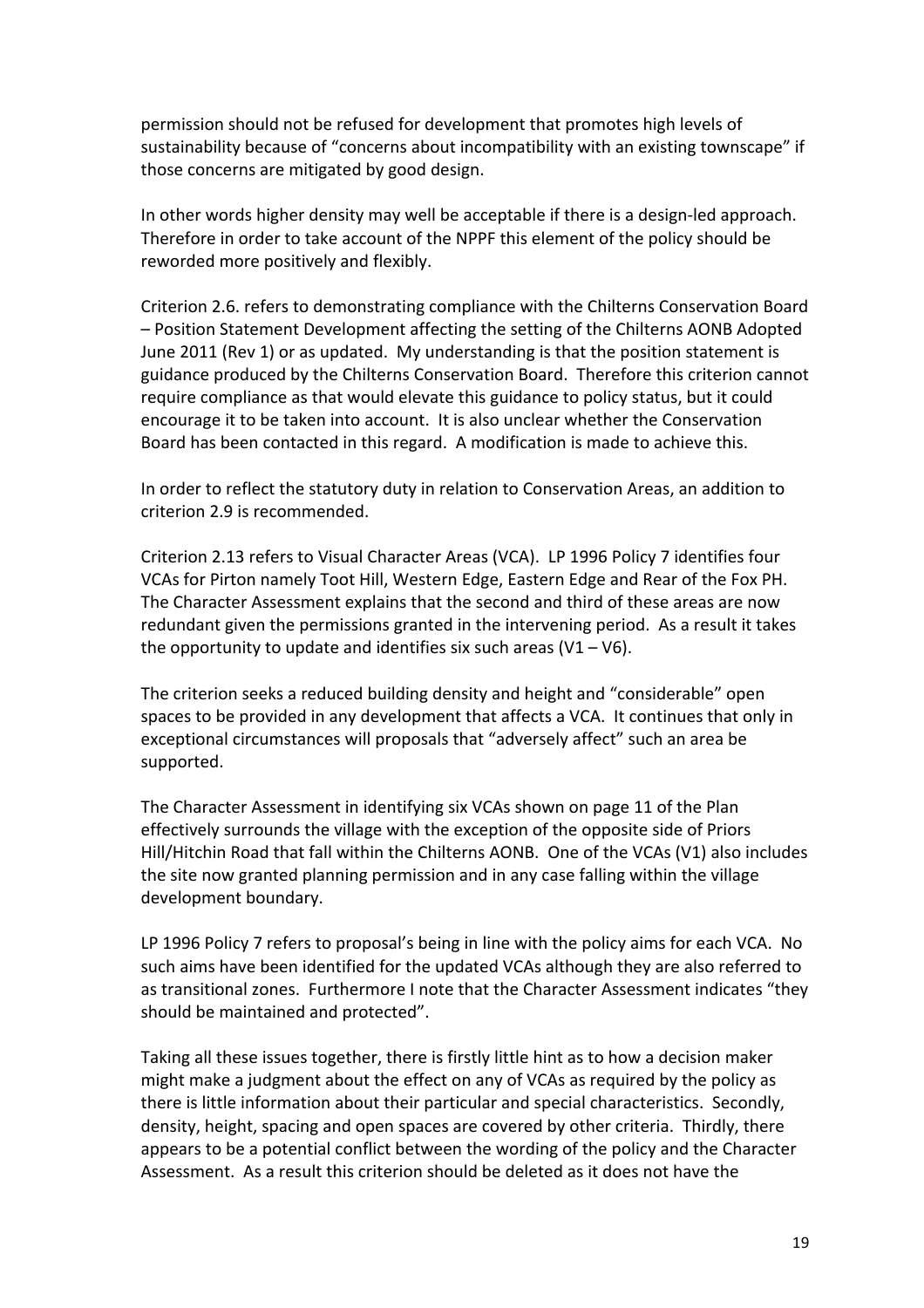precision and clarity required by national policy and guidance and does not provide a practical framework.

Given the first part of the policy indicates proposals will be supported if they accord with the Character Assessment and that document indicates that the VCAs should be maintained and protected, the first part of the policy also requires modification.

The NPPF is clear that good design is a key aspect of sustainable development, is indivisible from good planning and should contribute positively to making places better for people.<sup>30</sup> The policy also takes its lead from the guidelines in LP 1996 Policy 57. The other criteria are clearly worded setting out the quality of development expected for the area. It reflects the principles of good planning and will help to ensure that development reflects and respects the distinctive character of Pirton village and the Parish. 

Subject to these modifications, it will meet the basic conditions.

- Reword criterion 2.3. to read: "The density of any scheme should be consistent and compatible with the existing and prevailing density and reflect the locally distinctive character of the locality in which the new development is proposed *so that the village feel is retained."*
- **E** Delete criterion 2.5. in its entirety (as this is now covered by reworded **criterion 2.3)**
- **E** Alter criterion 2.6. to read: "*Should take into account* the Chilterns Conservation Board Position Statement "Development affecting the setting of **the Chilterns AONB June 2011" or as updated***.***"**
- Add "or appearance" after "...the special character" in criterion 2.9
- **Delete criterion 2.13. in its entirety**
- Change the first sentence of the policy to read: "Residential development proposals will be supported if they are in accordance with the *guidance contained in the Pirton Character Assessment and the following principles:"*

# **Policy PNP 3 Residential Extensions (Excluding Those Covered by 'Permitted' Development)**

This policy sets out the expected quality for residential extensions requiring planning permission. This criteria-based policy is clearly worded and seeks to reinforce and promote local distinctiveness in line with national policy.<sup>31</sup> It updates and provides a

 $30$  NPPF para 56<br> $31$  *Ihid* para 60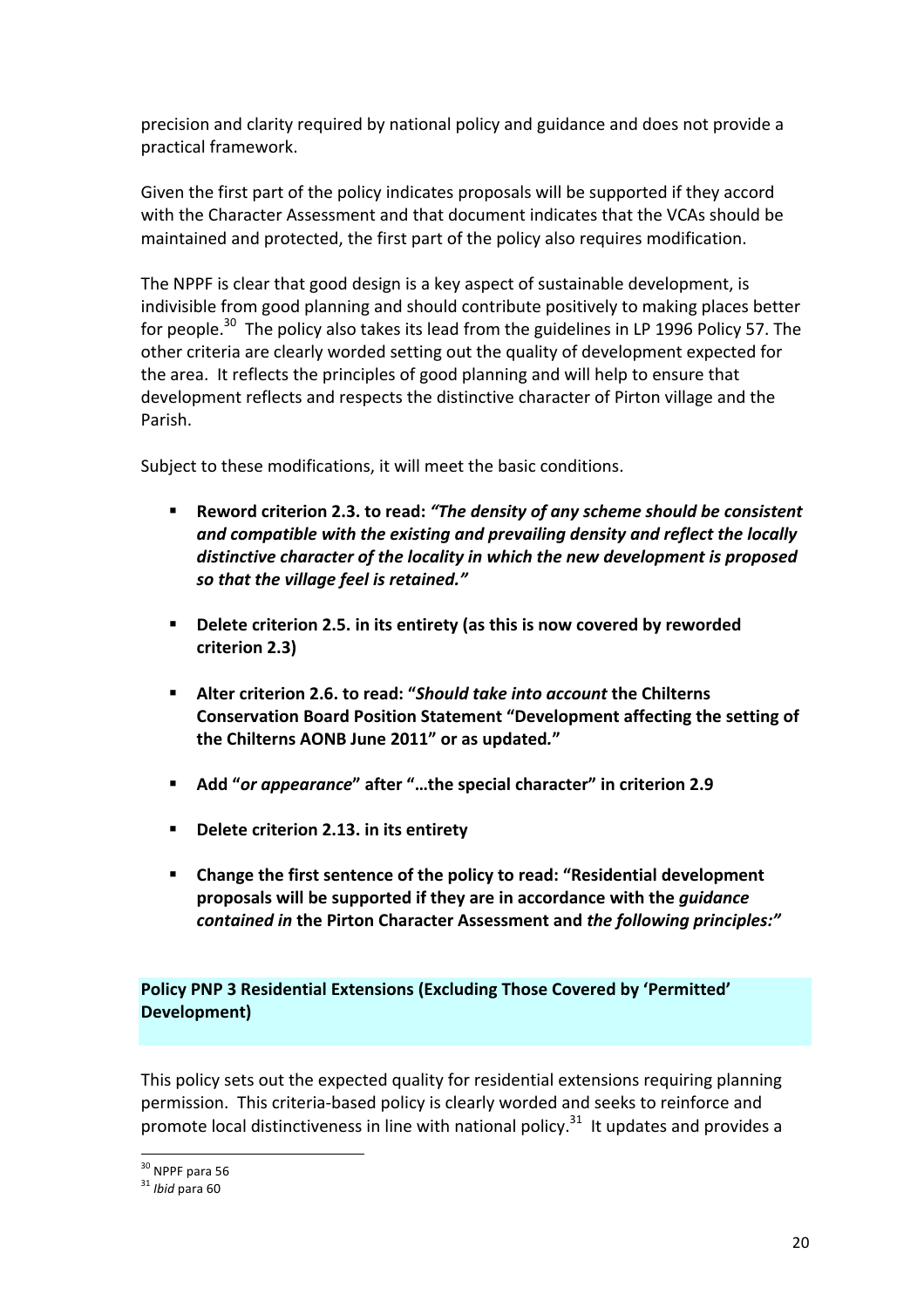locally distinctive context for LP 1996 Policy 28. It will help to achieve sustainable development. It is clearly worded. As a result it meets the basic conditions and no modifications are recommended.

It should be noted that this policy cross references Policy PNP 13 which is recommended for modification later on in my report. However, the modification does not require any consequential modifications to this policy.

# *5.3 Biodiversity, Environment and Heritage*

#### **Policy PNP 4 Hedgerows, Trees and Verges**

This policy seeks to ensure that trees and hedgerows are surveyed as part of any development proposal and retained or replaced as appropriate. If it is necessary to remove a tree or hedgerow, a replacement of "no less arboriculture or amenity value" in an appropriate location is sought.

The policy also deals with village edge development and seeks the integration of new development through the retention of landscaping and the provision of new landscaping to enable softer and greener edges. Landscaping is required as an integral part of integrating new development.

The last criterion seeks to ensure that new development or construction processes for new development do not damage the Heritage Verge along Hitchin Road. I was not familiar with such a designation and so asked for further information. The Parish Council has advised that this is a local wildlife site and priority habitat managed by the Parish Council and the Hertfordshire and Middlesex Wildlife Trust. It is one of only two such verges in Hertfordshire. A map has been provided with the answer to my query.

The policy is not at odds with LP 1996 Policies 14 and 57. It will help to retain and establish a strong sense of place and ensure development is visually attractive in line with the NPPF. $^{32}$  It will help to achieve sustainable development. Subject to the recommendations below it will meet the basic conditions.

- Show the extent of the Hitchin Road Heritage Verge on a map and include the **map within the Plan**
- Add the words "as shown on Map XX" at the end of criterion 4.5

 $32$  NPPF para 58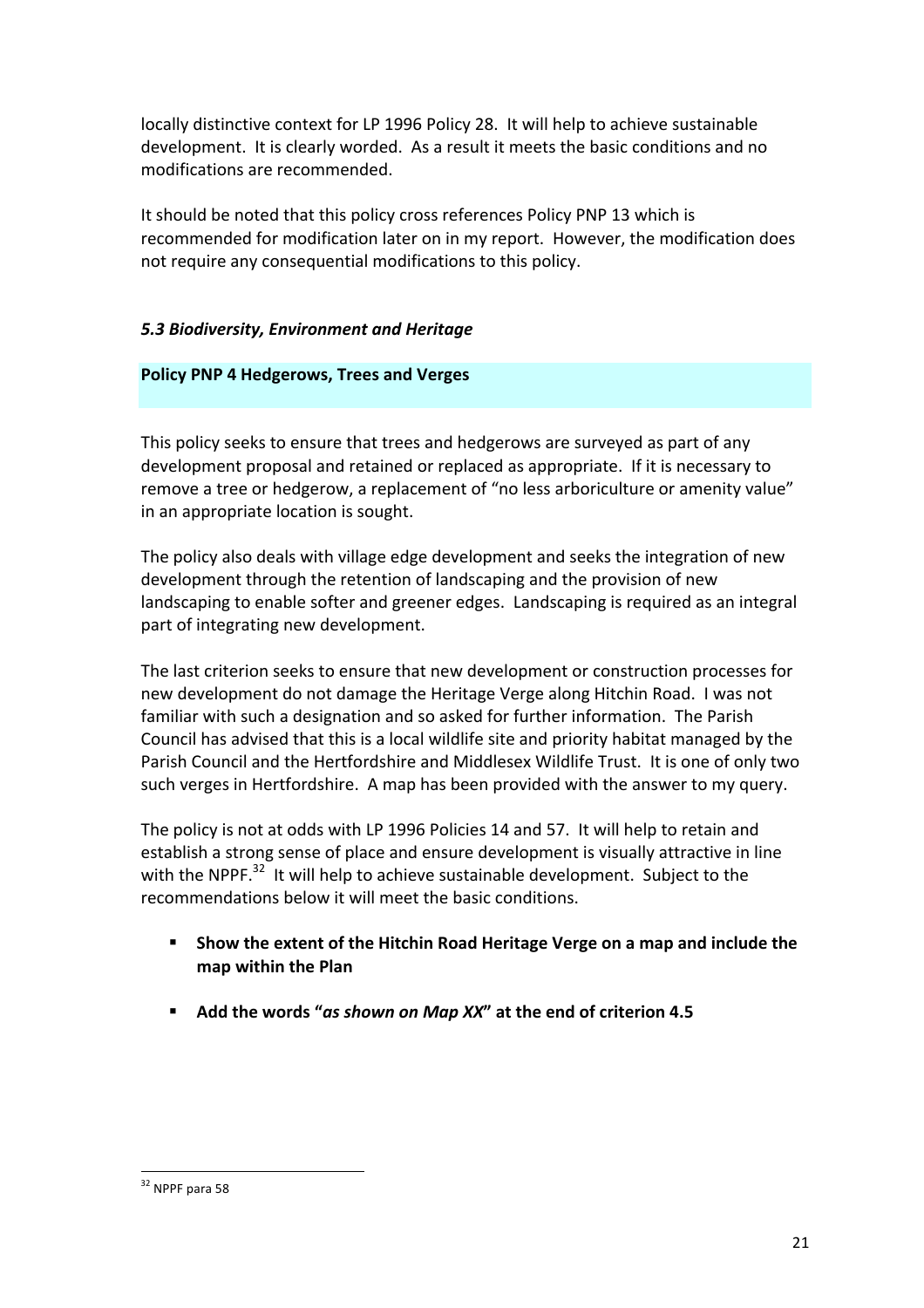#### **Policy PNP 5 Wildlife**

Policy PNP 5 seeks to ensure that appropriate consideration has been given to wildlife habitats including any legal requirements for surveys and seeks to encourage hedge planting as boundary treatment to encourage green wildlife routes.

The Character Assessment identifies flora and fauna. The Parish also has a number of wildlife sites and a Site of Special Scentific Interest (SSSI) which are shown on page 31 of the Plan. It is however not particularly clear where the SSSI is and a modification is suggested to address this.

In addition, the sentence drawing attention to the map on page 31 is duplicated in the text on page 30 and this should be addressed in order to assist with the presentation and clarity of the Plan.

The NPPF is clear that the planning system should contribute to and enhance the natural and local environment including through minimsing impacts on biodiversity and providing new gains where possible.<sup>33</sup> I consider that this policy will help to achieve this. The policy also builds on LP 1996 Policy 14.

However, the requirement for all development proposals to demonstrate how wildlife habitats have been considered could be regarded as onerous; for smaller developments such as householder schemes, it would be reasonable to expect that a proportionate approach would be taken. An addition to the policy to make this clear would ensure that the policy is flexible on this point and not unduly onerous in its requirements about what supporting information is to be submitted with planning applications.

The suggested modifications would ensure that the policy takes account of the NPPF and in particular the need for neighbourhood plans to provide a practical framework within which decisions on planning applications can be made<sup>34</sup> and its stance on information requirements to be proportionate to the nature and scale of the proposal.<sup>35</sup>

Subject to these modifications, the policy will meet the basic conditions.

- **E** Add a key to the map on page 31 of the Plan to indicate both the wildlife sites and the SSSI and ensure that the location of the SSSI is clear on the map
- **•** Delete one of the duplicate sentences that reads "The map provided on page **31 shows the location of wildlife areas (shaded blue) and one Site of Speical** Scentific Interest (SSSI)." from page 30 of the PLan
- Add an additional criterion 5.4 to the end of the policy which reads: "5.4. It is *expected that development proposals would meet this policy through the*

<sup>&</sup>lt;sup>33</sup> NPPF para 109<br><sup>34</sup> *Ibid* para 17<br><sup>35</sup> *Ibid* para 193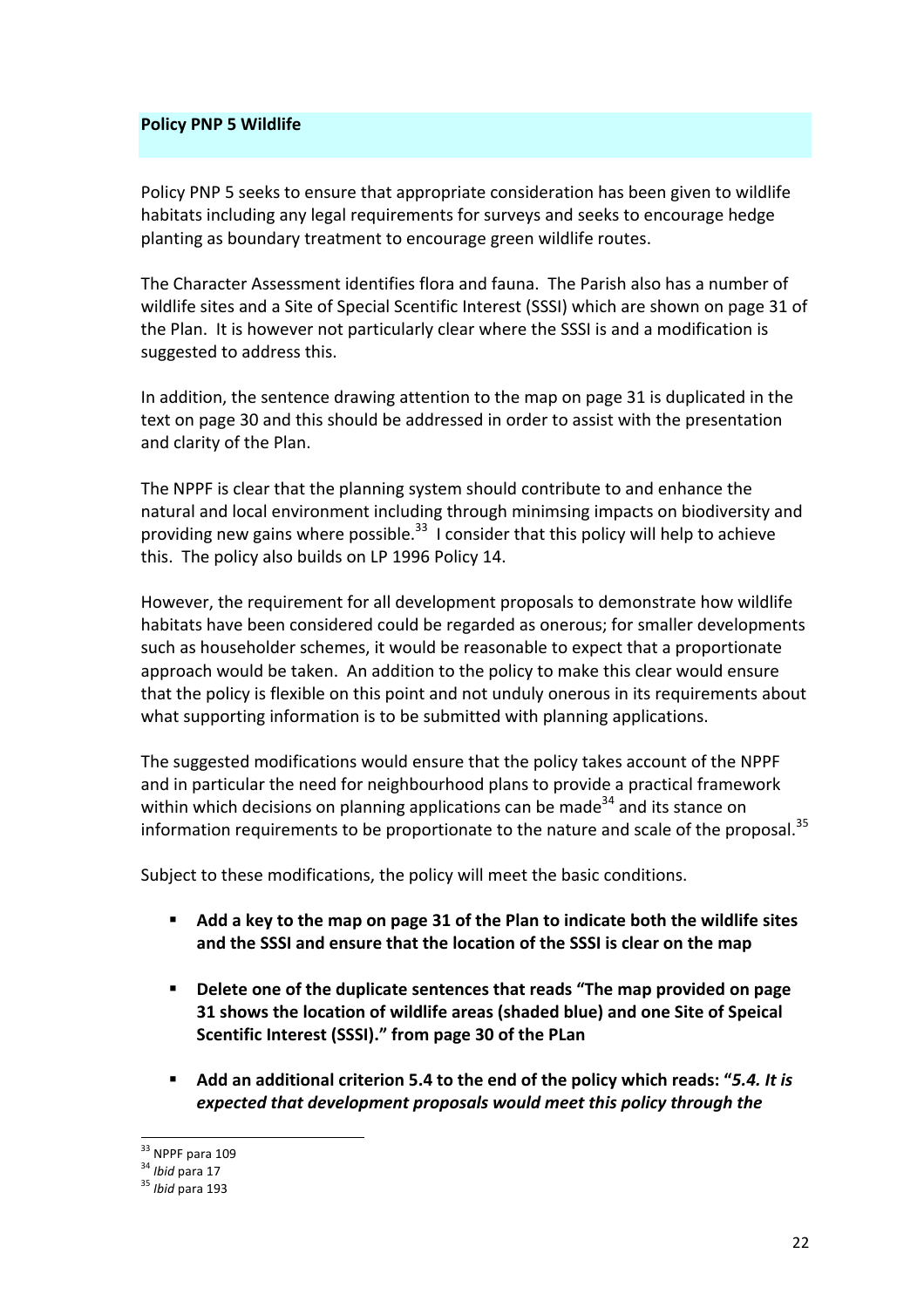submission of appropriate and proportionate information taking into account *both the type of development proposed and its location***."**

#### **Policy PNP 6 Local Green Spaces and Open Spaces**

Objective 1 on page 33 is not exactly the same as objective 8 on page 16 of the Plan. In the interests of accuracy this inconsistency should be remedied.

Policy PNP 6 seeks to achieve three things; it seeks to designate a number of Local Green Spaces (LGS), ensure that development around the boundaries of the LGSs is sensitive in its approach to design and that new green spaces are encouraged in new developments.

Taking the designation of LGSs first, the NPPF explains that LGSs are green areas of particular importance to local communities.<sup>36</sup> The effect of such a designation is that new development will be ruled out other than in very special circumstances. Identifying such areas should be consistent with local planning of sustainable development and complement investment.

The NPPF makes it clear that this designation will not be appropriate for most green areas or open space. Further guidance about LGSs is given in PPG.

A table on page 33 of the Plan lists ten proposed LGSs and explains their significance. It should be clearly linked to the policy. The heading to the table is inconsistent as it refers to "designated green space" rather than LGS. A map on page 32 of the Plan seeks to show the proposed LGSs which is helpful, but they are not individually identified. In addition the map is labeled "Village Open Spaces" which could also potentially lead to some confusion. Furthermore two of the proposed LGSs (The Knoll and the Blacksmiths Pond) in the table are not shown on the map and so this needs to be remedied.

Two other areas (the Primary School Playing Fields and the allotments at Bannisters Close) are shown on the map, but are unfortunately not referred to in the table. There is therefore no justification put forward for the designation of these two spaces. There is also an objection to the designation of the Primary School Playing Fields. This makes what is probably a drafting inconsistency and lack of justification even more significant. Usually where there is a discrepancy between words and maps, words take precedence. Whilst recognising this will come as a disappointment to the Parish Council, I am left with no option in saying that these two areas cannot be considered as potential LGSs and should be deleted from the map. Therefore modifications are suggested to address these issues.

I visited each proposed LGS on my site visit and discuss each in turn on the next page.

 $36$  NPPF paras 76, 77 and 78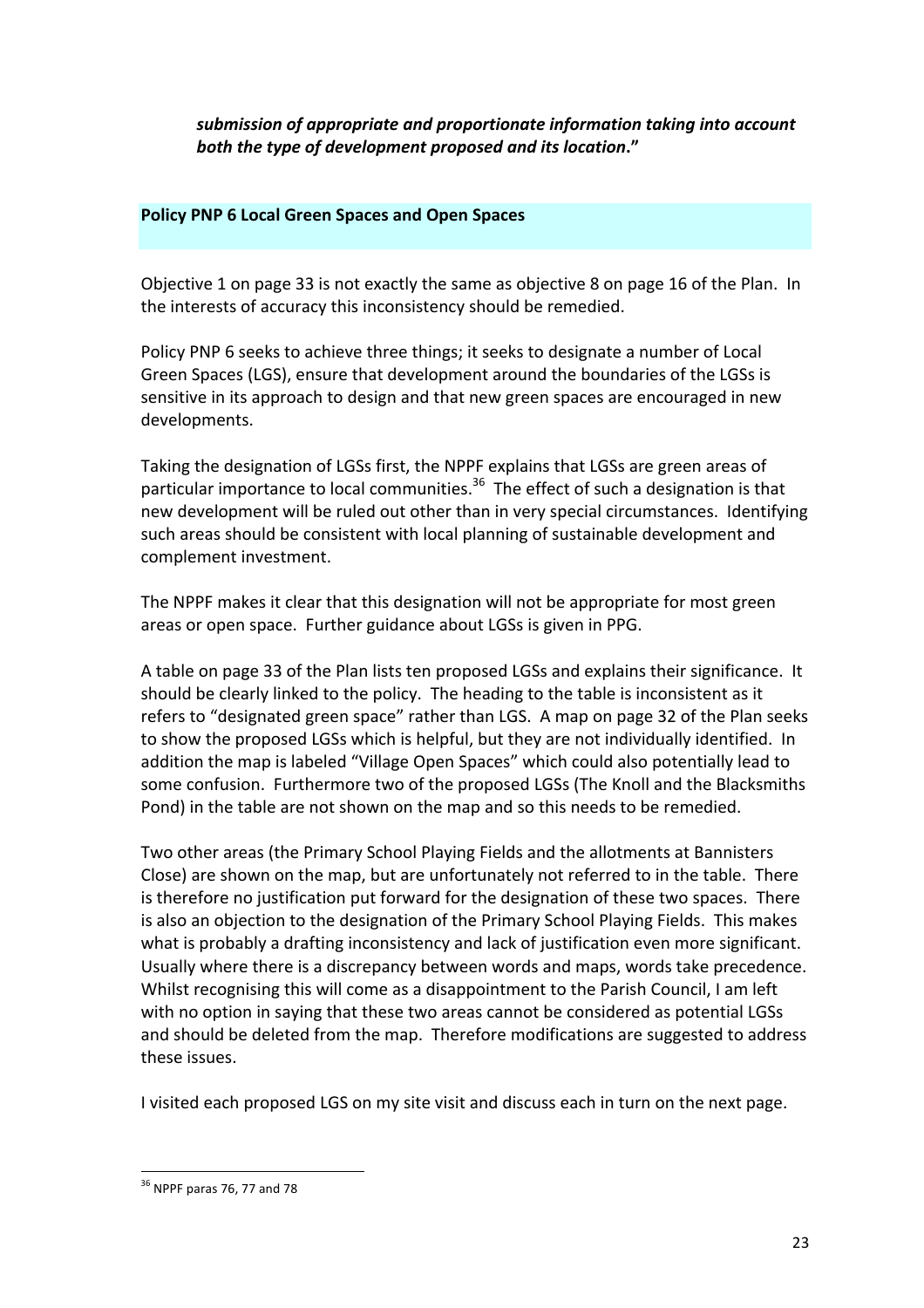**Great Green** This is a grassed trianglular area with mature trees, seating, a may pole and bus shelters. It is described as the remains of a historic village green i.e. vestiges of an ancient green. Centre of the village and focal point for village activities e.g. the annual maypole dancing.

**Chipping Green**, also known as Village Green, Bury End. This is a grassed triangular area with trees and a village sign on the other side of the road from Great Green. It also consists of the remains of the historic village.

Little Green, junction of High St, Walnut Tree Road and Royal Oak Lane Historic Green. Described as a focal point in that area of the village which has a well-used wooden seat often used by the elderly, dog walkers and hikers as a resting spot or just to enjoy contemplating that part of the village; there is a map of the parish on the green.

**The Blacksmiths Pond** is close to, and nearly opposite Little Green. Described as a registered Common, this is an iconic area of the village, inhabited by ducks and other wild fowl, and popular with children.

**Middle Green, Coleman's Close recreation area**, is a grassed area with a play area on it and a number of trees. It is integral to the setting of the surrounding housing. It is described in the Plan as the last vestige of Middle Green, an historic Green now preserved as an open space and children's recreation area in the Coleman's Close development.

**The Knoll** Remains of an ancient Green at the Junction of High Street, Shillington Road, West Lane and Burge End Lane.

**Allotments, Little Lane** accessed by a single track lane and then footpaths only, this is clearly a well used allotment site.

**The Bury and Toot Hill** Scheduled Ancient Monument purchased for the village by the PPC and managed by the Bury Trust for the benefit of the village community. It is a well contained area, well used at the time of my visit by dog walkers and the grazing cows. It is a tranquil area that also affords glimpses of the surrouonding countryside.

**Pirton Vicarage Nature Reserve** This is described as a wild space in the centre of the village created specifically by the village for quiet contemplation. The Pirton craft group has designed and made a beautiful mosaic seat. The hedging that encloses it is maintained in accordance with traditional hedging methods.

**Recreation Ground and Outdoor Sports Facilities, off Walnut Tree Road This is a more** formally laid out recreation and sports and multi-use games area with tennis courts, cricket pitches and other playing pitches laid out with floodlighting and changing rooms.

Some of the proposed LGSs fall within the village Conservation Area. I have considered whether there is any additional local benefit to be gained from designation as a LGS as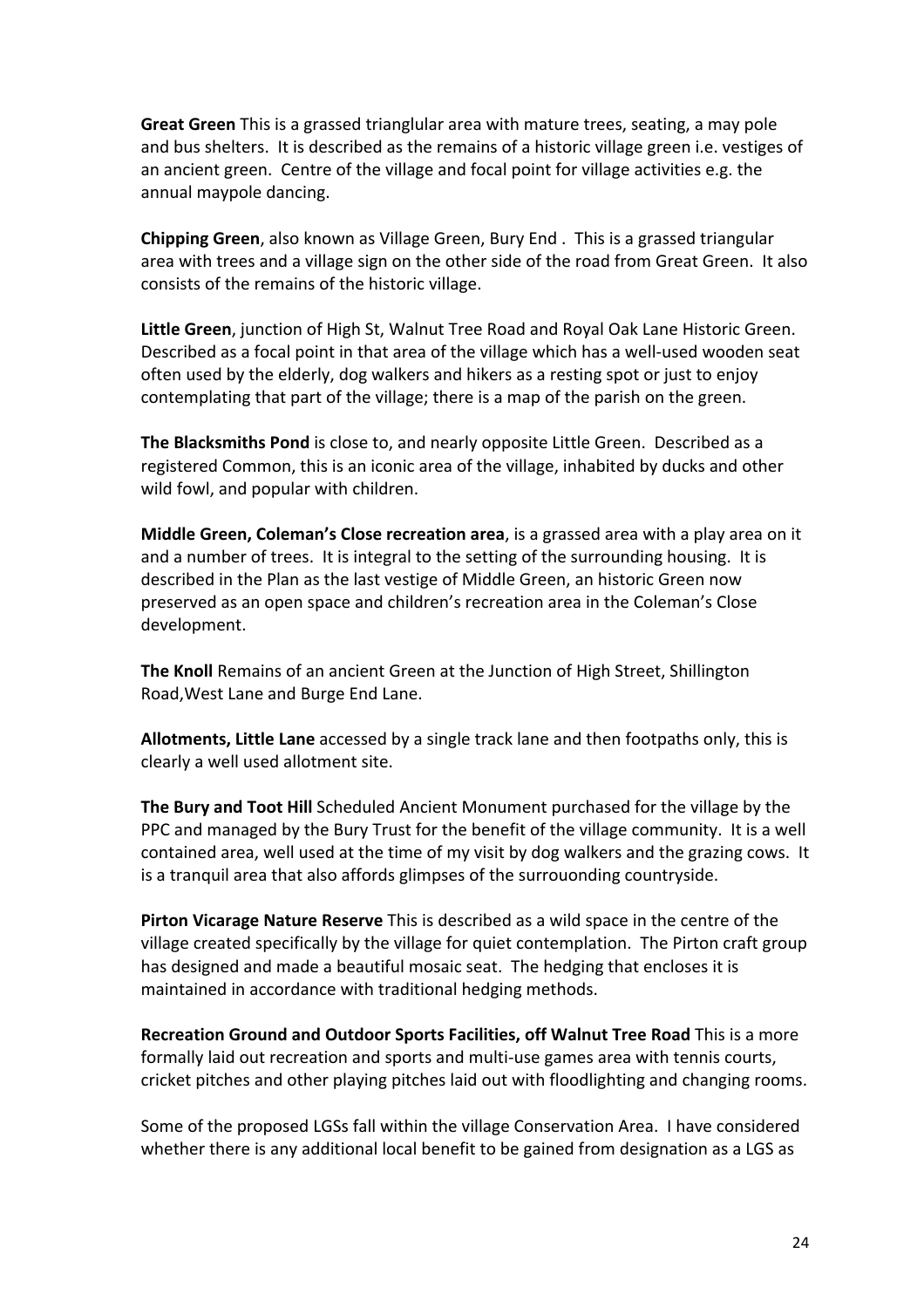advised by PPG.<sup>37</sup> I consider that the LGS designation expresses the areas of particular significance and importance to the local community and therefore there is added value.

In my view, all of these proposed LGSs meet the criteria in the NPPF satisfactorily.

The second element of the policy seeks to ensure that development "on the edges" of these areas require a particularly sensitive approach to design. There is no supporting explanation of why this is important. In the light of this, and given the other policies in the Plan which seek a high standard of design and effectively cover this point, I consider this element to be unsatisfactorily justified. Therefore it should be deleted.

The last element of the policy encourages new green spaces within developments to be provided. This is in line with the NPPF which makes the point that access to open spaces can make an important contribution to the health and well-being of Communities.<sup>38</sup> The policy is sufficiently flexible in encouraging rather than requiring such spaces.

- Change the objective on page 33 of the Plan to read "To *protect* important **green and open spaces…"**
- **E** Identify each of the individual LGSs identified in the table on page 33 of the Plan on a map by revising the map on page 32 of the Plan and/or by the addition of new or more maps given the clarity needed
- **Ensure that The Knoll and the Blacksmiths Pond are shown on the revised map**
- Delete the Primary School Playing Fields and the allotments at Bannisters Close from the map
- **Change the title of the map on page 32 (or its replacement) to "***Local Green* **Spaces**<sup>"</sup> removing the references to anything else including village open spaces
- **EXECHANGE:** Change the heading in the table on page 33 from "Designated Green Space" to **"Designated** *Local* **Green Space"**
- Add "*in the table*" after "The areas listed below..." in criterion 6.1 of the policy
- **Delete criterion 6.2 of the policy in its entirety**
- Renumber criterion 6.3 of the policy "6.2"

 $37$  PPG para 010 ref id 37-010-20140306<br> $38$  NPPF nara 73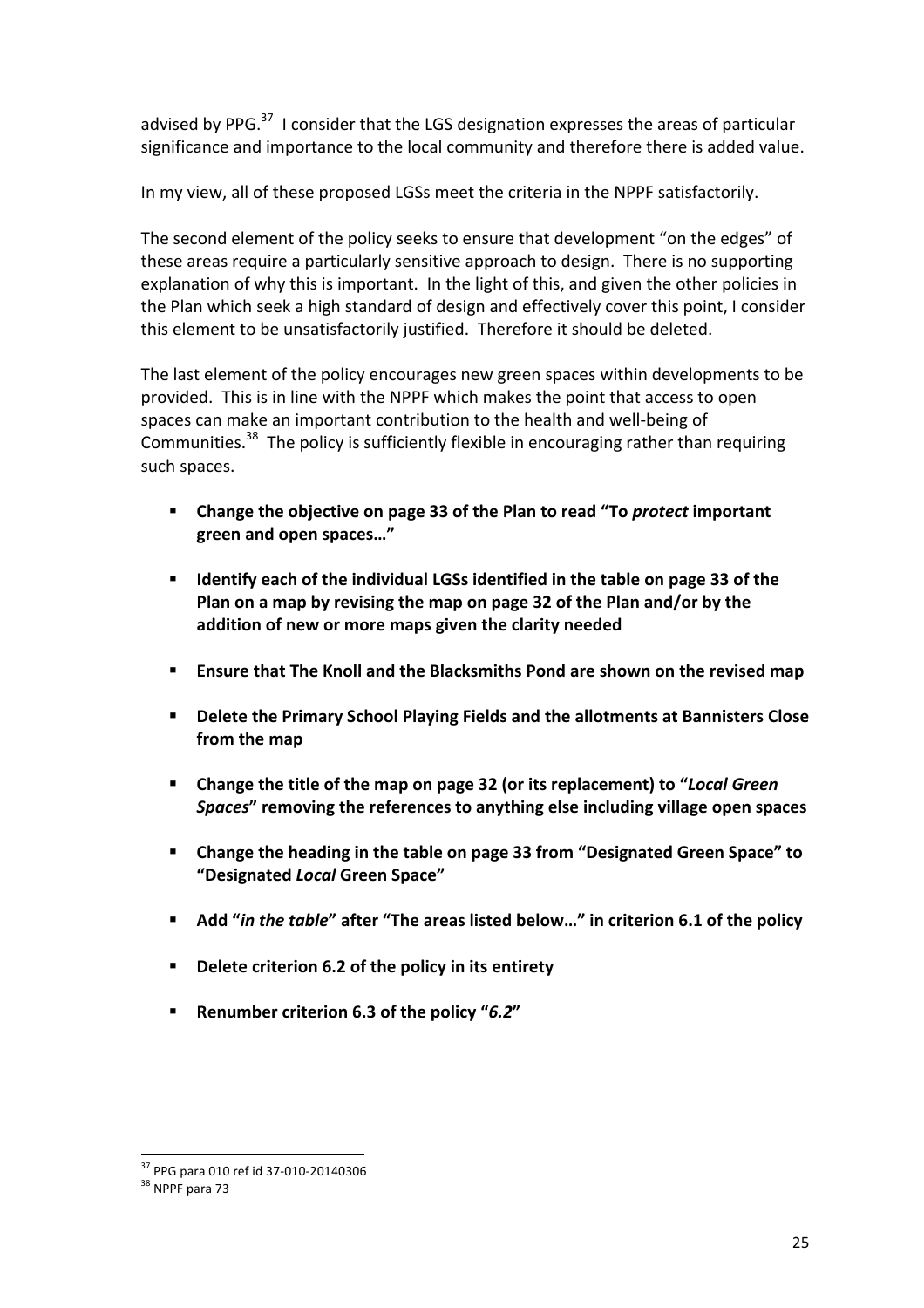#### **Policy PNP 7 Key Views and Vistas**

Part of the Parish falls within the Chilterns Area of Outstanding Natural Beauty (AONB).

The first element of Policy PNP 7 supports development that does not "impact on an area of the Chilterns AONB". The NPPF gives great weight to conserving landscape and scenic beauty in AONBs which it explains, have the highest status of protection in relation to landscape and scenic beauty alongside National Parks and the Broads.<sup>39</sup> The NPPF outlines the circumstances in which planning permission should be refused for maior development and how planning applications should be determined. This part of the policy is too generalised in nature, imprecise and vague to enable me to conclude that it meets the basic conditions.

The second element of the policy refers to key views and vistas. It states that development proposals should take account of the visual impact of proposals on nine key views and vistas that are described and identified on a map on pages  $35 - 39$  of the Plan.

As the policy is currently worded, it is too imprecise and vague and will not achieve much as the views could be taken into account and then dismissed. However, it is clear from the supporting text that the intent behind this policy is to conserve the position of Pirton in the landscape given the expansive views around the village in relation to views and vistas to and from the AONB and surrounding rural landscape. This ties in with the Chilterns Conservation Board statement referred to on page 34 of the Plan and information in the Character Assessment. Although the Character Assessment identifies 16 views of importance, I have taken the nine identified in the Plan to be the ones identified by the community as being of particular importance.

During my site visit I saw how the village sits within the landscape and how important these views are to the unique character and topography of the village and its setting. The arrow for View 8 (View on entry to Pirton village at Holwell Turn across Elm Tree Farm field towards the Chiltern Ridge) is however shown differently between the Plan and the Character Assessment. In addition, this field has the benefit of planning permission for development and so the key features of the view have already been lost. Given the discrepancy between the Plan and the Character Assessment and this circumstance, I consider View 8 should be deleted from the policy in the interests of achieving sustainable development and so that the policy provides a practical framework for decision making in accordance with national policy and guidance.

Given that both elements of the policy are too imprecise, I recommend a modification that seeks to make the policy clearer and more precise to enable it to meet the basic conditions. It seeks to ensure that new sustainable development is not prevented, but that any such development respects the key aspects of the identified views and I have taken my lead from the supporting text. The new policy wording would be an

 $39$  NPPF para 115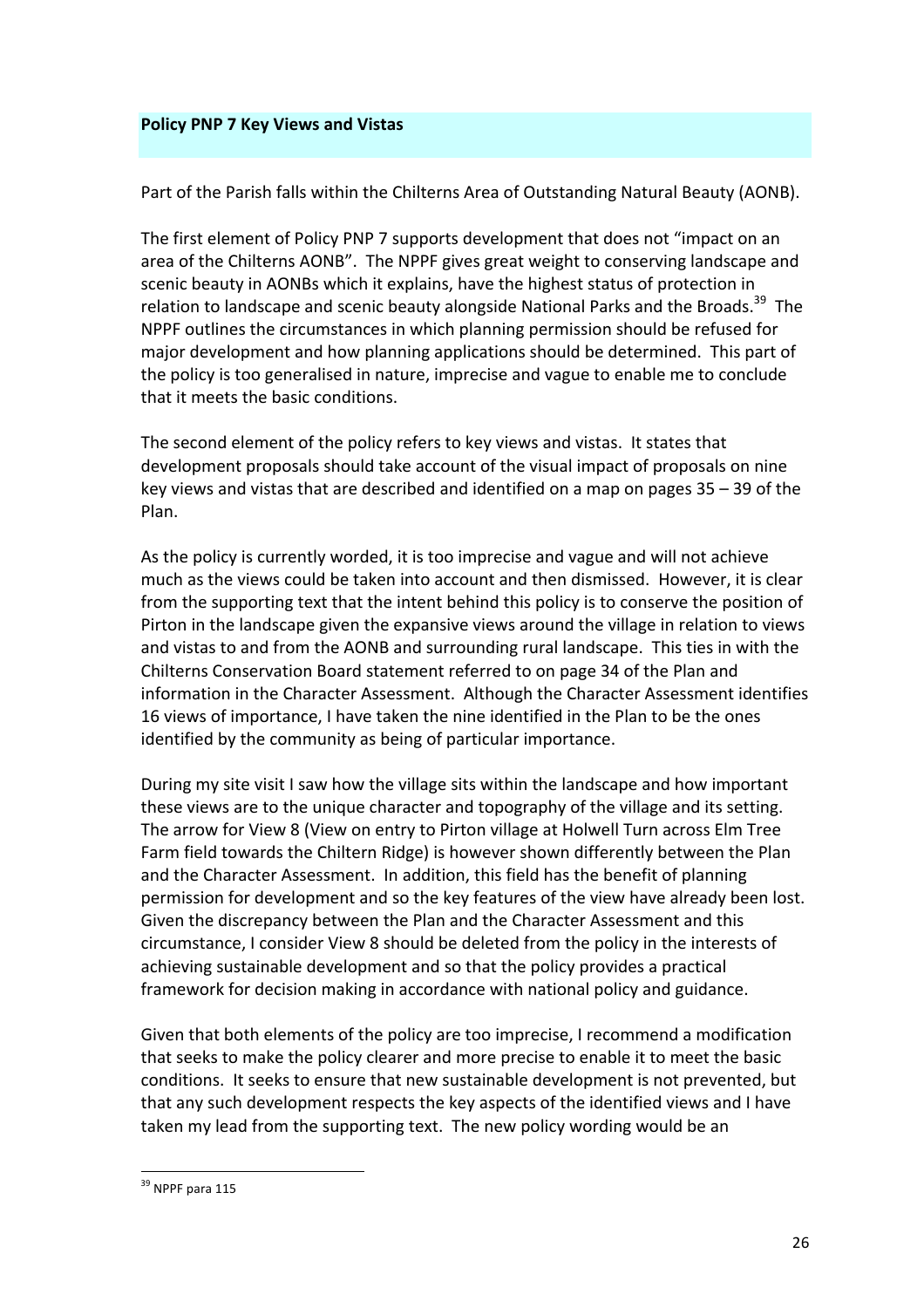appropriate balance between sustainable development and the conservation of unique local character and distinctiveness.

# **E** Reword Policy PNP 7 to read:

**"***7.1. The Plan seeks to protect and enhance the setting of Pirton village in relation to the Chilterns Area of Outstanding Natural Beauty and the* surrounding rural landscape. Any new development in an area within the *views specified below, described on pages*  $35 - 39$  and shown on the map on page 36 of the Plan must ensure that key features of the view can continue to be enjoyed *including distant buildings and landscape features, sensitive village edges and rural approaches to the village.* 

- 1. The view from Highdown north to the Bury, the village and the Pirton Lowlands beyond
- 2. The view from Shillington Road and the Driftway looking southwards to *Priors Hill (water tower) and St Mary's Church Tower*
- 3. The view from Punch's Cross on Hitchin Road north to the SE corner of *Pirton village*
- *4. View across to the Chilterns AONB on the approach to the NE corner of village from Holwell Road*
- 5. The view from Priors Hill northeast towards Langford Water Tower and *beyond*
- *6. View from Little Lane across the Pirton Lowlands*
- 7. *View from Hambridge Way E across the Pirton Lowlands and Hertfordshire to the Letchworth ridge*
- 8. [number 9 renumbered 8] *View NNW from the Baulk public footpath across* **Priors Hill towards the westards extension of the Chiltern ridge and the** *famous local landmark of Sharpenhoe Clappers."*
- Delete View 8 from the map on page 36 of the Plan
- **EXEL Delete the photograph and description of View 8 from the supporting text on page 38 of the Plan**
- Renumber [existing] View 9 as "*8*" on pages 38/39 of the Plan
- For the avoidance of doubt the rest of the supporting text, descriptions and **photographs of each view and the map should be retained**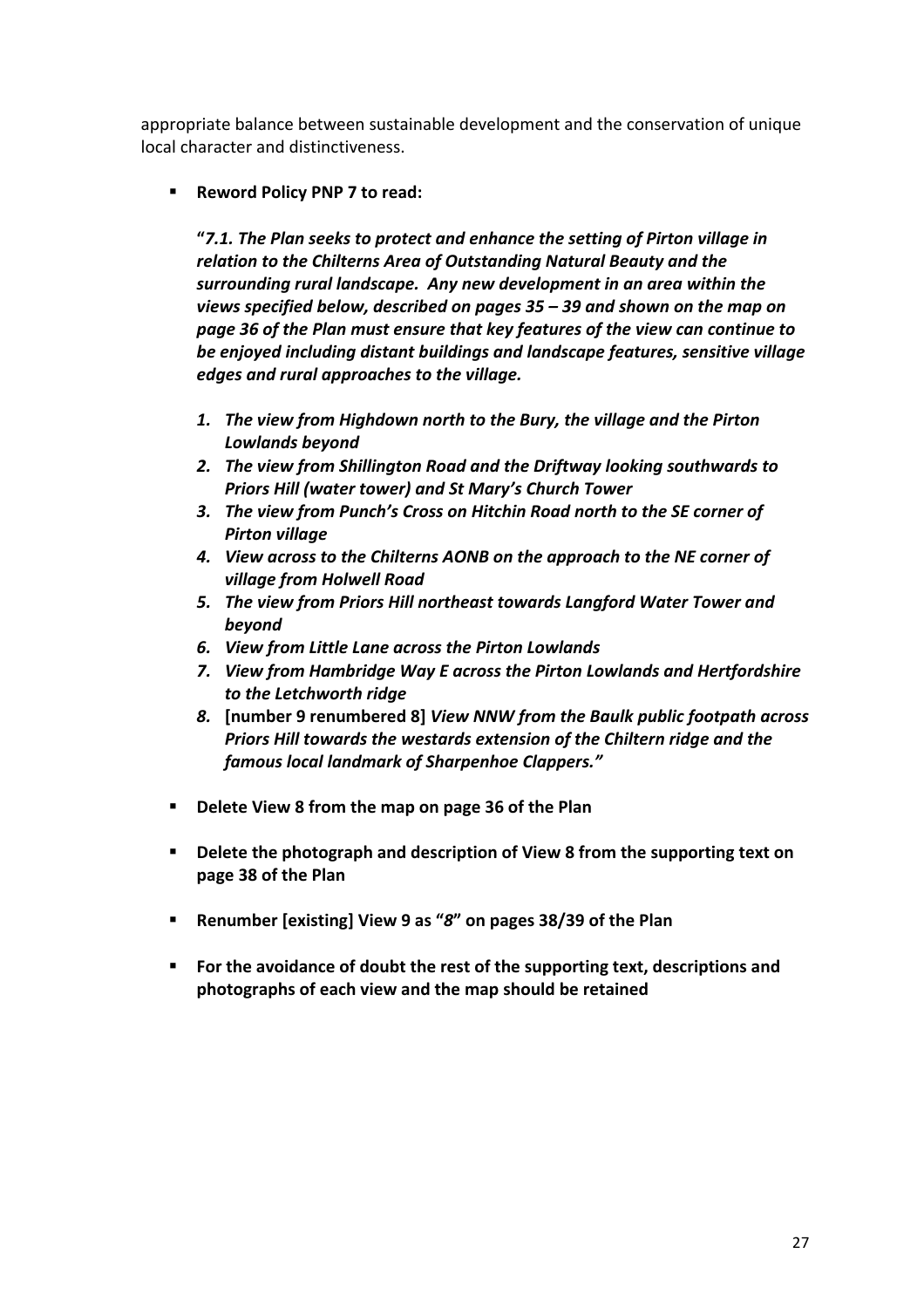#### **Policy PNP 8 Heritage Assets and Archaeological Heritage**

Objective 1 on page 39 is not exactly the same as objective 6 on page 16 of the Plan. In the interests of accuracy this inconsistency should be remedied. Given that in this case the objective on page 39 is more comprehensive than the one on page 16, it is this one that should be substituted as it refers to archaeology as well better reflecting the policy.

Policy PNP 8 is a criteria based policy that sets out the circumstances in which development will be supported in relation to heritage assets. A core planning principle of the NPPF<sup>40</sup> is to "conserve heritage assets in a manner appropriate to their significance". The NPPF applies to all types and scale of development. The NPPF<sup>41</sup> goes on to indicate the weight to be attached to designated and non-designated heritage assets. The policy does not refer to significance or differentiate between designated (including Scheduled Monuments, Listed Buildings, Conservation Areas) and nondesignated heritage assets. Therefore so that the policy takes account of the NPPF, a modification is recommended to criterion 8.1.

Criteria 8.2. and 8.4. require the applicant to consult appropriate sources of information and the Parish Council who are well placed to offer local knowledge. Whilst both criteria are worded flexibly and well, the policy would flow more to provide a practical framework for decision making if these two criteria were connected. A modification is suggested to achieve this.

The existing criterion 8.3. refers to development that affects archaeology alert areas which are then shown on a map on page 42 of the Plan. Whilst this criterion's general thrust takes account of the advice in the NPPF,<sup>42</sup> this part of the policy should refer to all heritage assets with archaeological interest to align better with the NPPF. In addition it may be that the designation of the alert areas may change during the lifetime of the Plan. Therefore in order to take better account of the NPPF and to ensure that sustainable development is achieved, a modification is recommended. In addition, as I have suggested two of the other criteria are amalagated, this one needs renumbering.

It is also useful to have a map of the local interest buildings on page 40 of the Plan and of the archaeological alert areas on page 42 which alongside the supporting text for this policy and the map on page 13, provide a sound basis for it.

Subject to these modifications, the policy will help to conserve and enhance the historic environment taking into account national policy and guidance, will be in general conformity with LP 1996 Policy 16 and will help to achieve sustainable development.

# **EXECHANGE:** Change objective 6 on page 16 of the Plan to read "To ensure conservation and **enhancement of Pirton's rich** *archaeology and* **heritage."**

<sup>40</sup> NPPF para 17<br><sup>41</sup> *Ibid* Section 12<br><sup>42</sup> *Ibid* para 128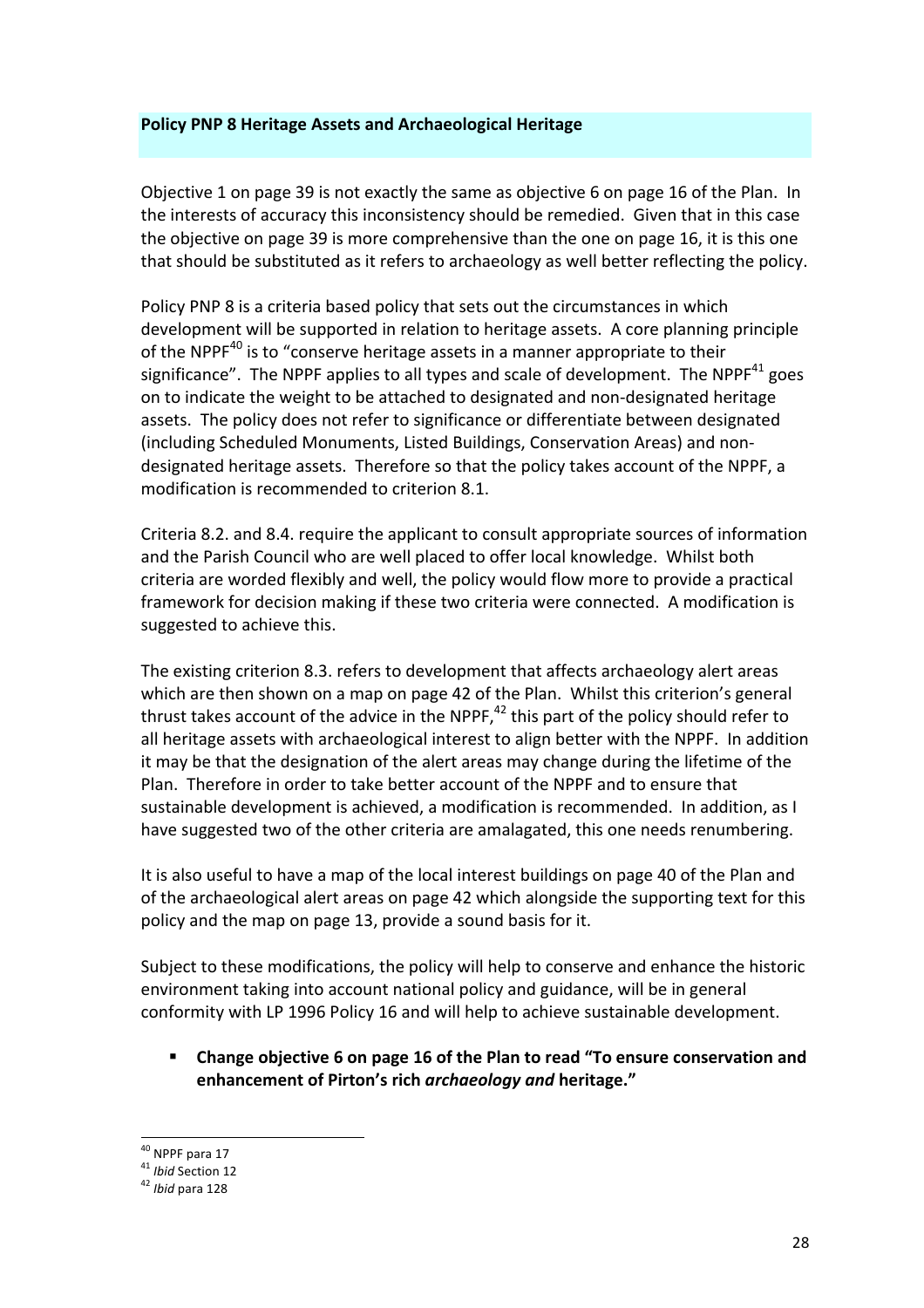- **EXEL BE REW REW CORDED EXECT:** Proposals conserve or enhance the heritage assets of the Parish and their settings *in a way that is appropriate to their significance***. Heritage assets include** *designated* **heritage assets and nondesignated heritage assets;**
- **Join criterion 8.2. and 8.4. together making a new criterion 8.3.**
- **E** Change the first sentence of the existing criterion 8.3. to read: "*Development proposals* on sites that include or has the potential to include heritage assets with archaeological interest and planning applications for development affecting the archaeology alert areas should be..." I retain existing criterion as **is]**
- Renumber the existing criterion 8.3. to "8.2."

# *5.4 Amenities and Facilities*

# **Policy PNP 9 Community Facilities**

Objective 1 on page 44 is not exactly the same as objective 9 on page 16 of the Plan. In the interests of accuracy this inconsistency should be remedied.

There are four criteria in this policy. In general terms the policy plans positively for community facilities and guards against their loss in line with the NPPF. $^{43}$ 

However, the first criterion, 9.1., supports all development that sustains and enhances community facilities. This 'blanket' support may inadvertently result in otherwise unacceptable development being permitted. A modification is therefore recommended to ensure this is avoided in the interests of clarity.

The second criterion requires development to identify their impact on facilities, services and infrastructure. Whilst I understand the rationale for this policy, this potentially is an onerous requirement particularly for smaller scale development. Therefore a modification is recommended to include flexibly in the policy so that a practical framework for decision making can be provided.

Like the first criterion, the third criterion supports development in a generalised way. Therefore a modification is made to address this in the interests of clarity.

The last criterion refers to the loss of community facilities and is clearly worded, relying on viability tests.

Change objective 1 on page 44 of the Plan to read "To sustain and enhance

 $43$  NPPF paras 28 and 70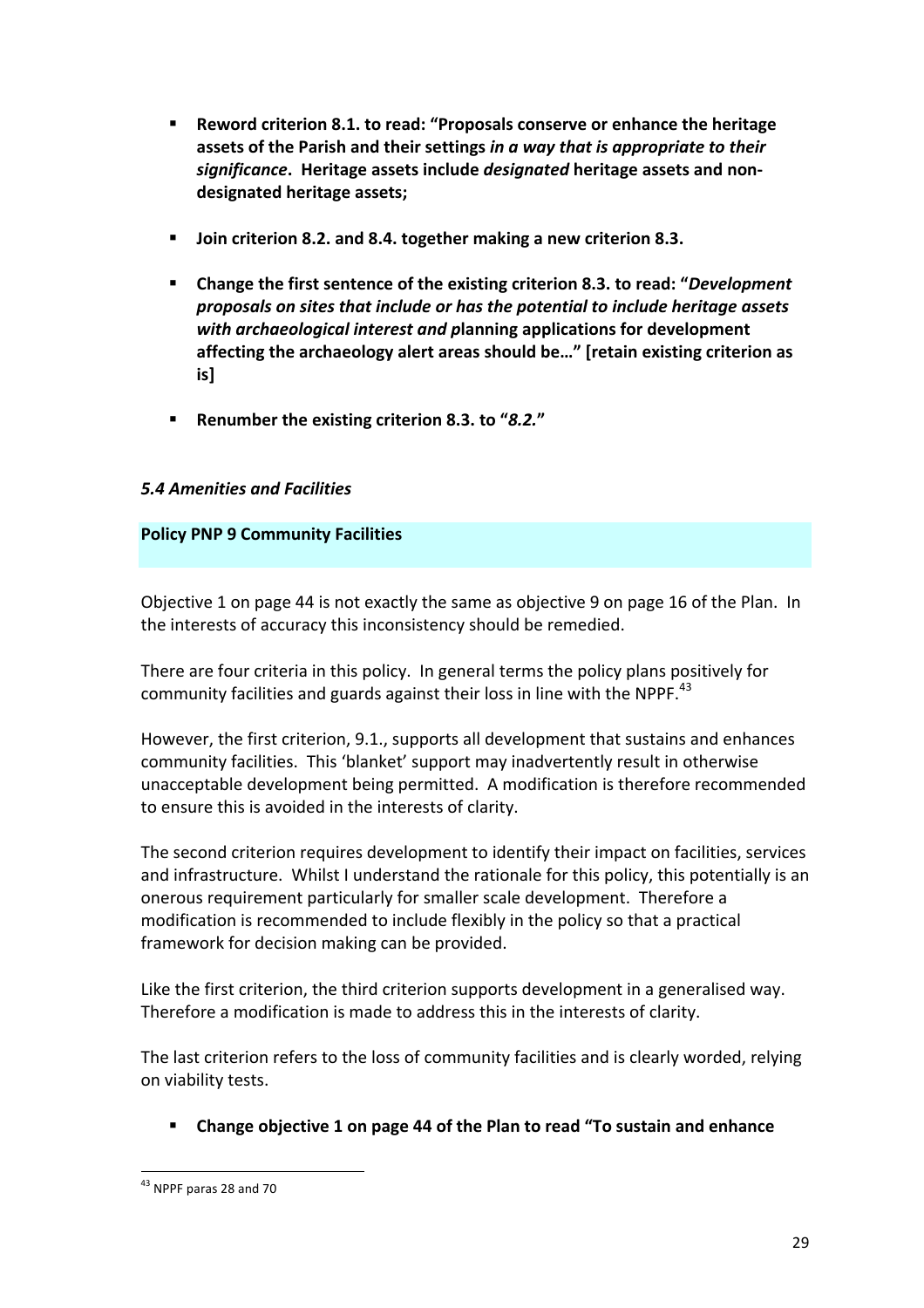community facilities for the benefit of all residents *and the wider local community* (including those with a disability)"

- Reword criterion 9.1. to read: "New or improved community facilities for the *benefit of residents (including those with a disability)* will be supported subject to their compatibility with other policies in the development plan."
- Add "*Non-householder residential development and major...*" at the beginning of criterion 9.2.
- § **Reword criterion 9.3. to read: "***Development which makes a contribution to the rural economy by creating, facilitating or improving opportunities to work* in the Parish or by providing or enhancing recreational facilities and *opportunities to improve health and well-being will usually be supported."*

# **Policy PNP 10 Support for Local Business**

Policy PNP 10 covers a number of issues taking a positive approach to sustainable new development that will help to promote a strong rural economy in line with the NPPF.<sup>44</sup>

As well as supporting business opportunities, home based working and the diversification of farm buildings, it promotes public transport and visitor access to the area. It meets the basic conditions and will help to achieve sustainable development with one exception; criterion 10.6. which refers to signage and information boards is not a development and use of land matter. Therefore this criterion should be removed from the policy, but can be included as a clearly identifiable community aspiration if desired. 

**Delete criterion 10.6. from Policy PNP 10 and include it as a community aspiration if desired**

# *5.5 Transport and Connectivity*

#### **Policy PNP 11 Safety of Pedestrians, Cyclists, Equestrians and Motorists**

Similar to points made before in relation to other policies in the Plan, the policy begins by giving 'blanket' support to development that provides appropriate access. Therefore in the interests of clarity, a modification is made to address this. Subject to this modification the policy is clearly worded and will promote sustainable transport in the Parish in line with the thrust of the NPPF.

 $44$  NPPF para 28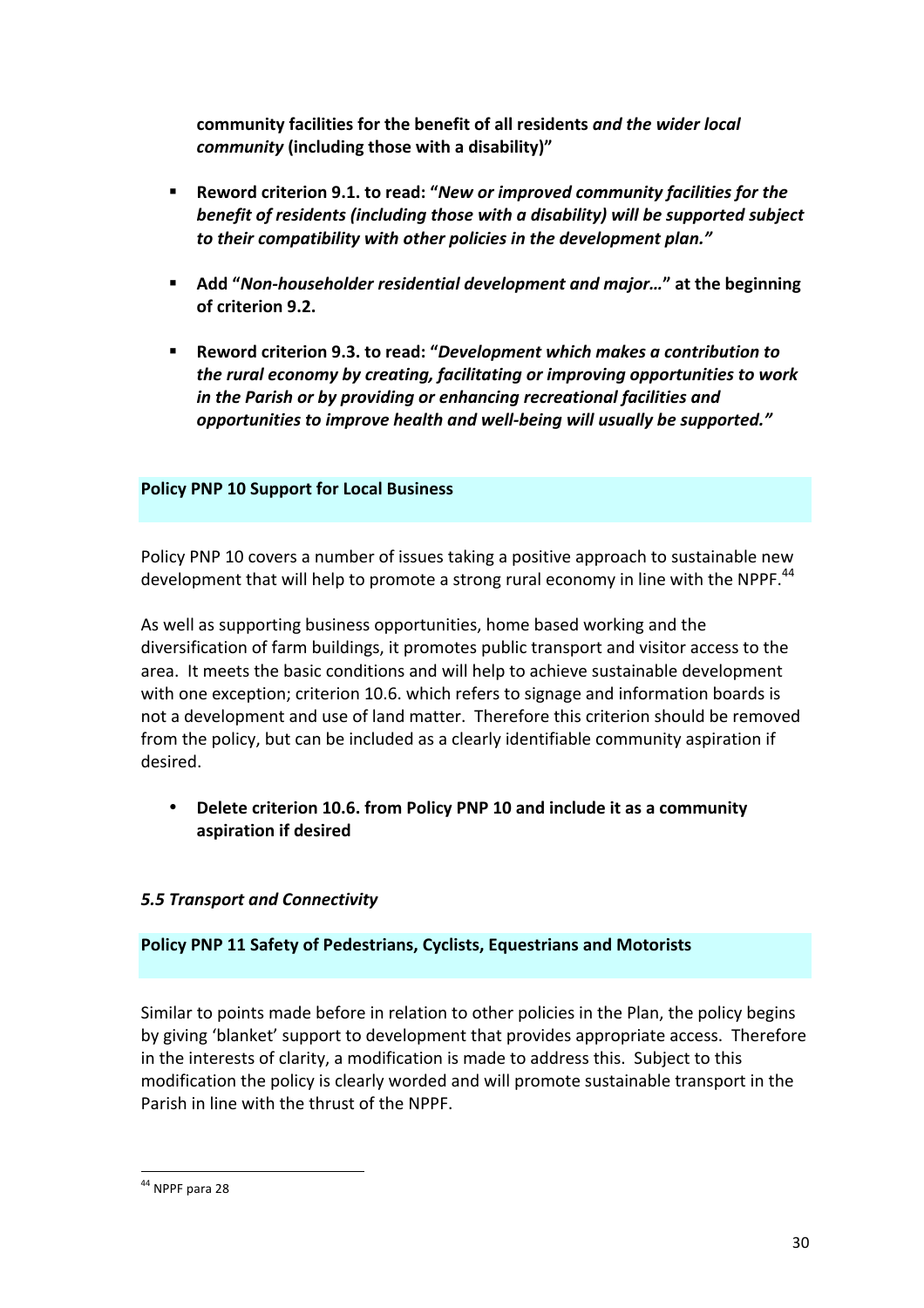**EXEL Delete the words "will be supported that:" from the first sentence of the policy** and replace with "Development proposals will be required to:"

## **Policy PNP 12 Connectivity**

The basic premise of this policy which is to protect and enhance connectivity and opportunities for the use of sustainable travel modes is in line with the basic conditions. However, the four criteria of the policy all need some revision to ensure that the policy is both reasonable and clear in order to provide the practical framework for decision making sought by national policy and guidance.

Again, similar to Policy PNP 11, the first sentence offers 'blanket' support for development proposals and so should be changed in the interests of clarity.

It is important that the policy has sufficient flexibility in providing a balance between ensuring that any opportunities are taken to improve connectivity and the viability and deliverability of any development proposal. This is particularly the case where it would be unreasonable to expect householder development to provide a new footpath link for example. In order to ensure this balance, a modification is made to criterion 12.1.

Criterion 12.2. requires some amendment to tie it to the routes provided as a result of the development as otherwise it is too widely applicable and some of the items listed are not development and use of land related.

Criterion 12.3 requires a small amendment at the start so that the policy reads well. In addition like criterion 12.1., it is important to ensure that a balance is struck and that such requirements would not prevent otherwise sustainable development from taking place.

The last criterion, 12.4., again requires more flexibility so that it provides a practical framework for decision making.

- **EXECTE:** Delete the words "will be supported that:" from the first sentence of the policy and replace with "Development proposals will be required to:"
- Add the words "wherever it is appropriate given the scale of the development and there is an opportunity to do so" at the end of criterion 12.1.
- Change criterion 12.2 to read: "Ensure that streetscape features along any pedestrian or cycle routes provided or improved by the proposal are of a **design which reinforces or enhances the character of Pirton."**
- **Change the first word in criterion 12.3. "Improves" to "Improve" and add the** words "wherever there is an opportunity to do so in relation to the network of **public** footpaths in the Parish" at the end of this criterion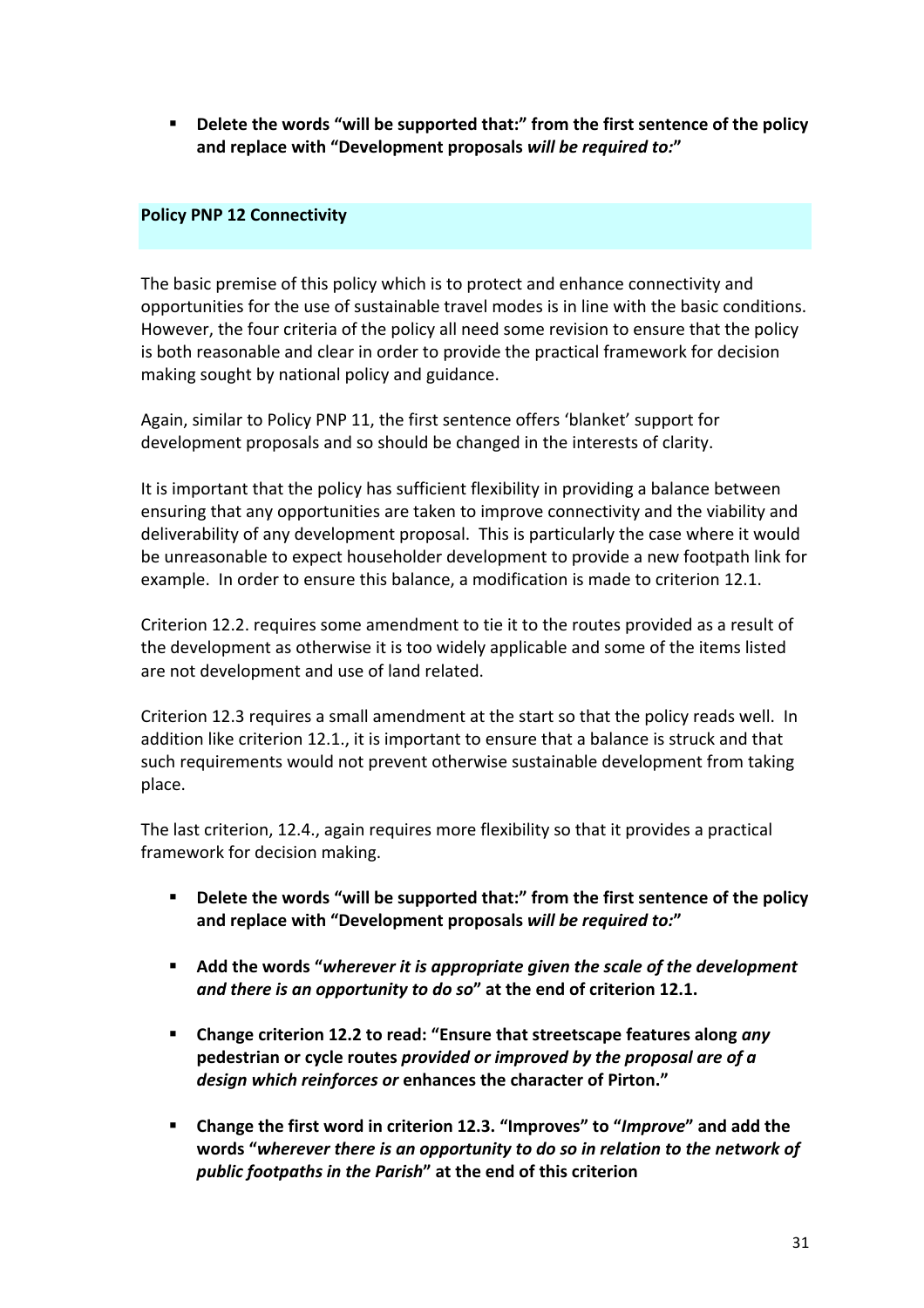Add the words "*unless a satisfactory alternative providing equivalent or better provision can be achieved."* to the end of criterion 12.4.

# **Policy PNP 13 Car Parking**

This policy seeks to ensure that sufficient parking is provided for new developments. It refers to NHDC requirements, but increases the provision for larger houses of 3 bedrooms or more. The present NHDC requirements are currently contained in a Supplementary Planning Document (SPD) "Vehicle Parking At New Developments", adopted by NHDC on 10 November 2011. The same standards are contained in Appendix 4 of the emerging Local Plan. For one bedroomed properties, the standard is a minimum of one space is required and for two or more bedrooms, a minimum of two spaces. Both documents explain that a reduced provision will only be considered in exceptional circumstances.

Policy PNP 13 refers and relies on NHDC standards, but in relation to three or more bedroomed houses seeks "at least 3 car parking spaces". It therefore introduces a new tier of parking standard differentiating between two and three bedroomed houses.

The NPPF $45$  permits the setting of local parking standards. The policy has been derived taking the level of car ownership in the Parish into account as well as concerns about narrow village roads, congestion and the availability of public transport. The policy's justification provides a case to introduce a higher standard for this size of house to help manage the local road network. In addition, the policy also offers flexibility in the provision of parking bays if on-site provision cannot be achieved. However, the requirement for "at least 3 car parking spaces" in effect means that four would be required. This is excessive and little compelling evidence has been presented to support this figure. Therefore to ensure that the policy is reasonable and mirrors the language used in NHDC's standards, thereby providing a practical framework for decision making in line with national policy and guidance, a modification is recommended. This will mean that three spaces are to be provided as a minimum, one more than the District currently seeks.

It should be noted that page 71 of the Character Assessment refers to "at least" three spaces. Given the modification recommended below, consideration should be given to ensuring that the two documents are consistent.

**Replace the words "at least" in criterion 13.1 of the policy with "***a minimum of***"**

 $45$  NPPF para 39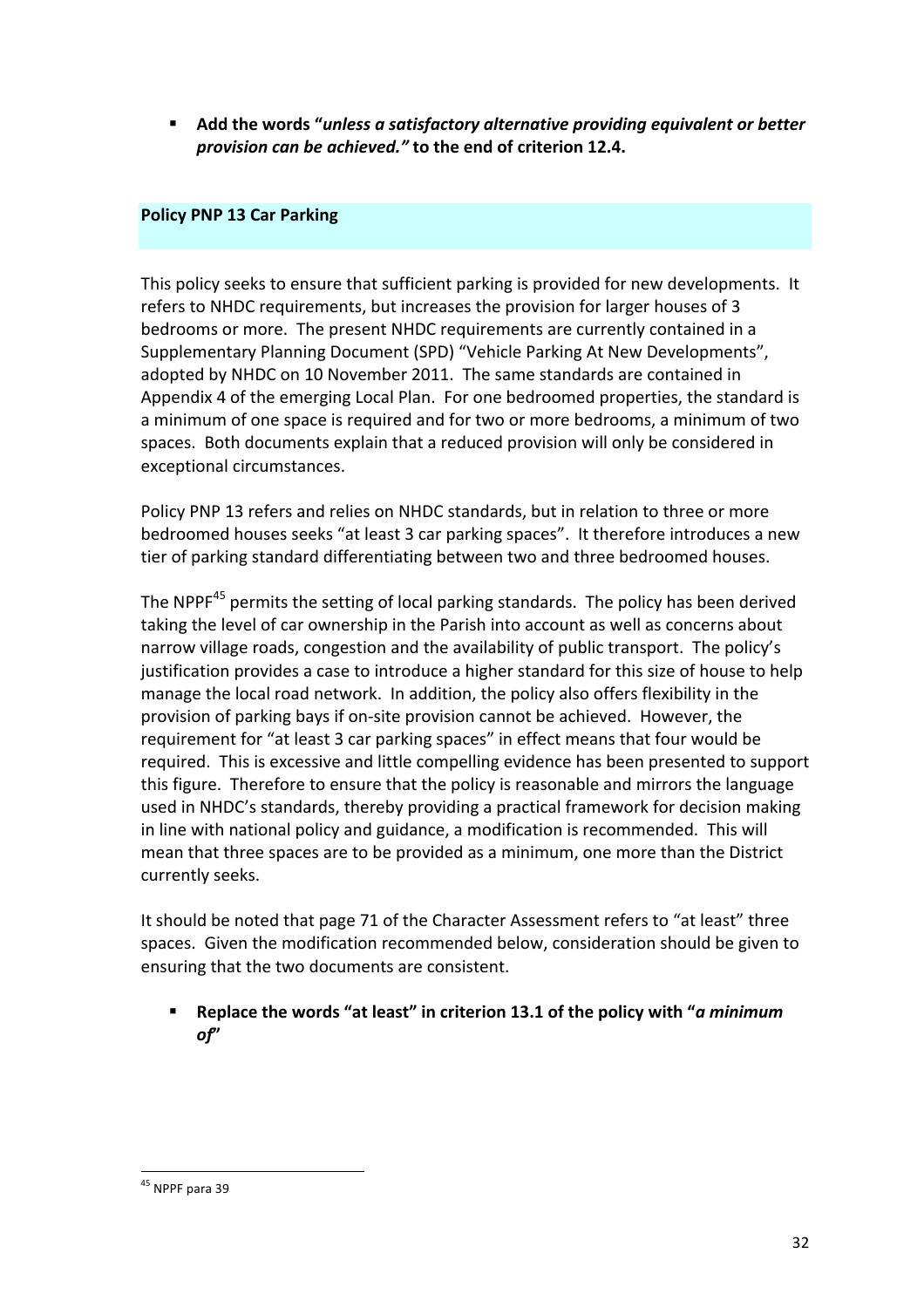#### **6. Non Planning Policy Issues**

The first part of this section encourages developers to have an ongoing dialogue with the Parish Council and the community. This positive stance is to be welcomed.

The second part refers to monitoring. Whilst this is not a mandatory requirement, I regard this as good practice and I welcome its inclusion in the Plan.

#### **7. Evidence Base Documents**

A list of supporting documents and links is usefully included.

#### **8. List of Abbreviations and Glossary**

Again both lists are helpfully included. There are two minor revisions; under "Examiner", examiners do not have to be sanctioned by Locality and the definition of strategic policies is confusing so in the interests of accuracy these should be modified.

- **•** Delete the words "sanctioned by Locality" in the explanation of "Examiner" in the glossary of terms on page 54 of the Plan
- Change the definition of "Strategic Policies" on page 55 of the Plan to read: "The policies in the Local Plan which cover such matters as housing, employment, retail, leisure and other commercial development, infrastructure, health, community and cultural facilities, climate change, natural and historic *environments and other strategic policy issues that the Neighbourhood Plan* **must be in general conformity with."**

# **7.0 Conclusions and recommendations**

I am satisfied that the Pirton Neighbourhood Development Plan, subject to the modifications I have recommended, meets the basic conditions and the other statutory requirements outlined earlier in this report.

I am therefore pleased to recommend to North Hertfordshire District Council that, subject to the modifications proposed in this report, the Pirton Neighbourhood Development Plan can proceed to a referendum.

Following on from that, I am required to consider whether the referendum area should be extended beyond the Pirton Neighbourhood Plan area. I see no reason to alter or extend the Plan area for the purpose of holding a referendum and no representations have been made that would lead me to reach a different conclusion. I therefore consider that the Plan should proceed to a referendum based on the Pirton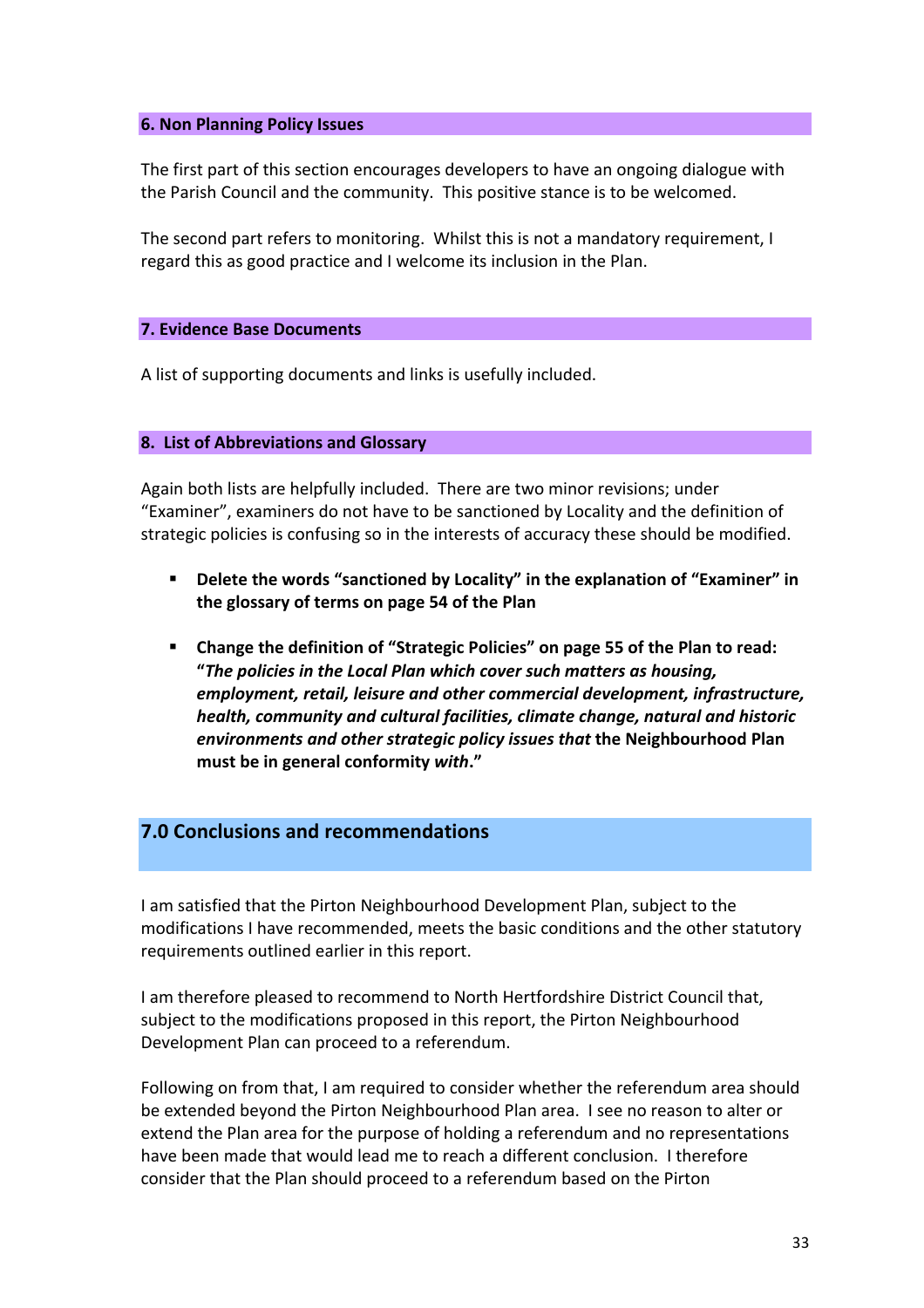Neighbourhood Plan area as approved by North Hertofrdshire District Council on 28 January 2014.

*Ann Skippers* MRTPI Ann Skippers Planning 19 December 2017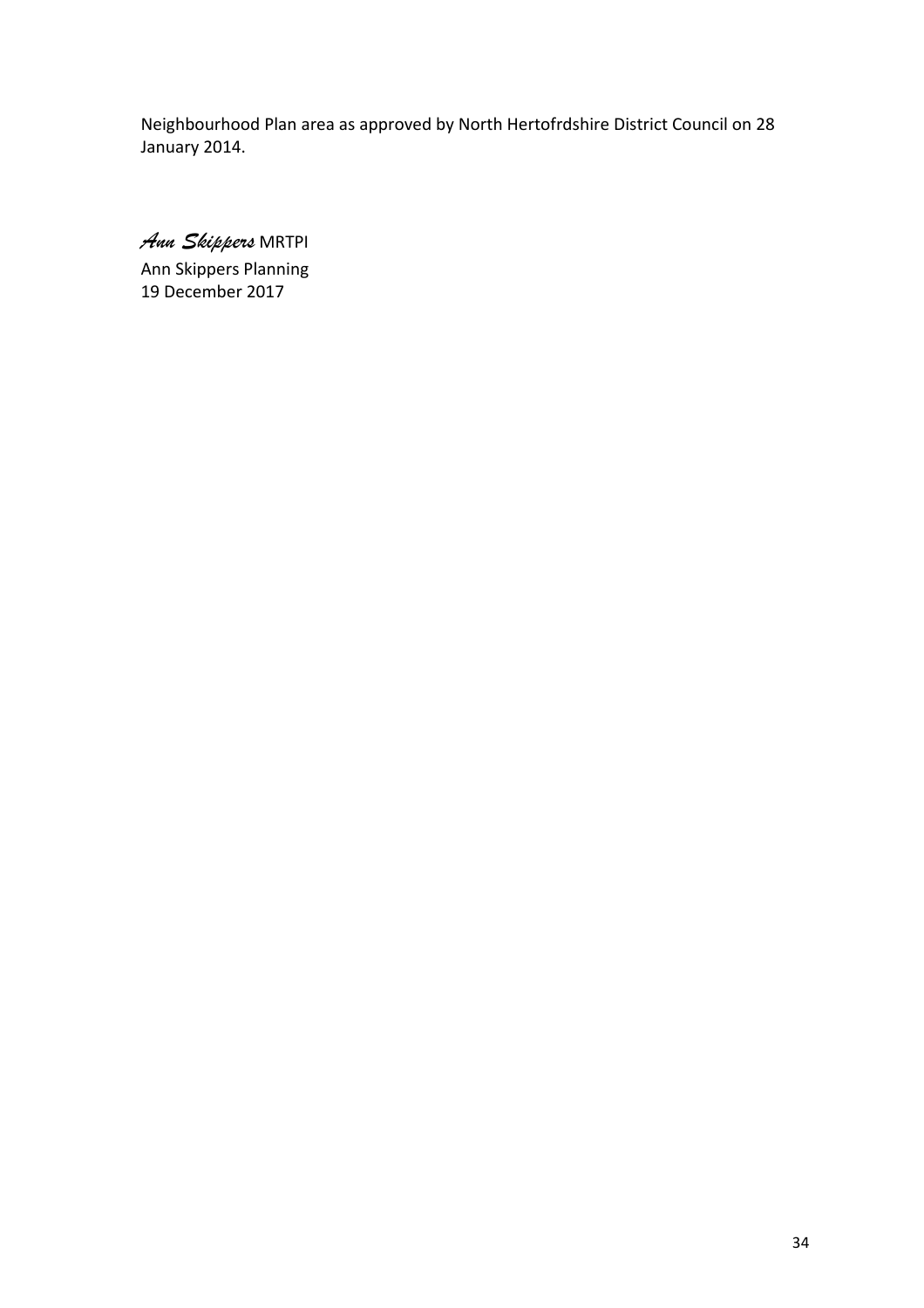# **Appendix 1** List of key documents specific to this examination

Pirton Neighbourhood Development Plan 2011 -2031 Pre-Examination Version October 2016

Basic Conditions Statement dated October 2016

Consultation Statement dated October 2016

Strategic Environmental Assessment Screening Determination dated April 2016 (CAG consultants)

District Local Plan No.2 with Alterations, Saved policies under Plannig and Complusory Purchase Act 2004 Written Statement September 2007

Vehicle Parking At New Developments Supplementary Planning Document (adopted November 2011)

Local Plan 2011 - 2031 Proposed Submission October 2016 and Sheet 1 Side A Hitchin, Letchworth Garden City and Baldock Areas

North Hertfordshire Local Plan 2011-2031 Schedule of Proposed Additional Modifications

North Hertfordshire District Council Habitat Regulation Assessment Screening Report September 2016

Various documents on the neighbourhood plan website: www.pirtonneighbourhoodplan.org.uk

**List ends**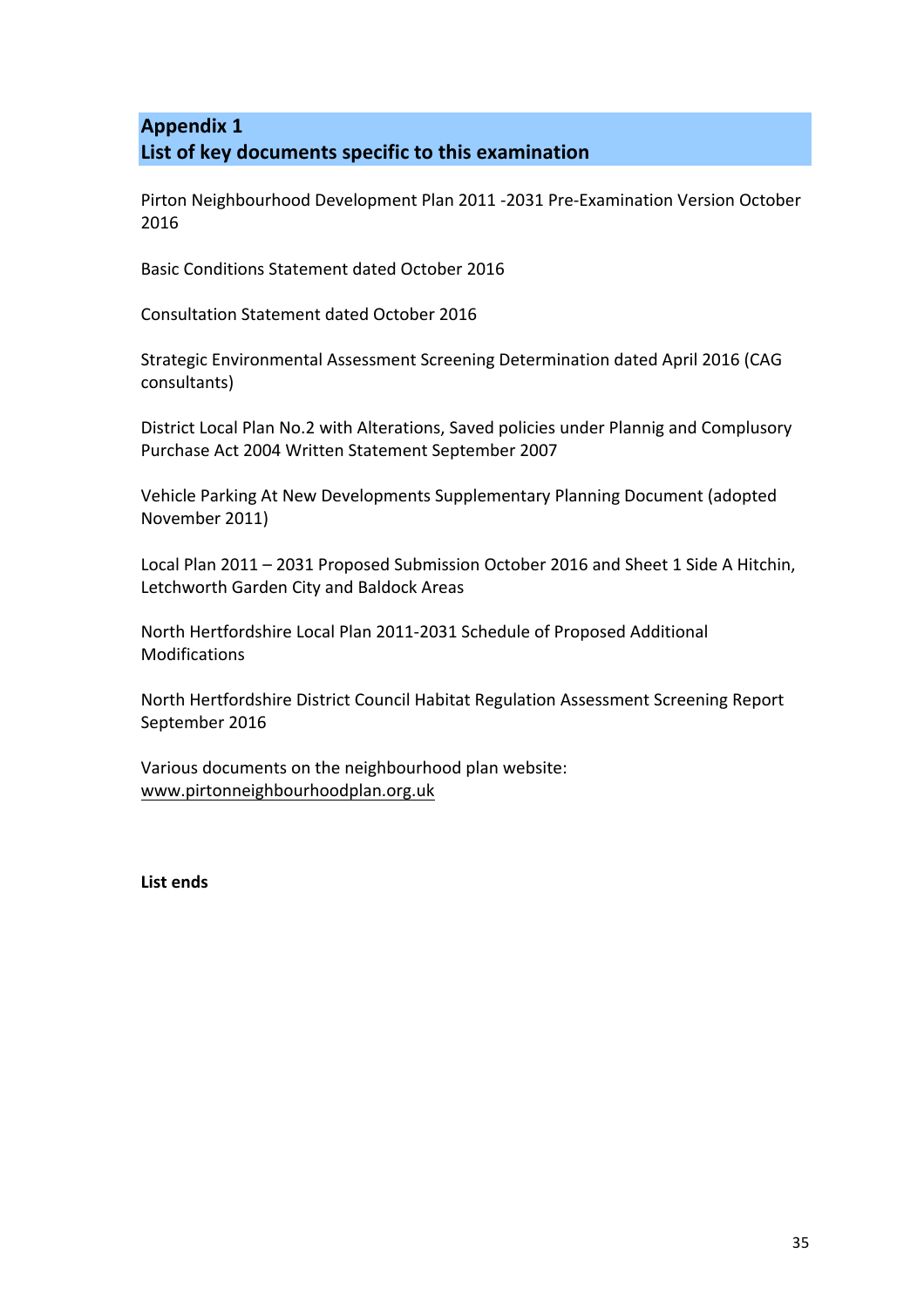# **Appendix 2 Questions of clarification to NHDC and the Parish Council**

# **Pirton Neighbourhood Plan Examination Questions of clarification from the Examiner to the Parish Council and NHDC**

Having completed my initial review of the Neighbourhood Plan (the Plan), I would be grateful if both Councils could kindly assist me as appropriate in answering the following questions which either relate to matters of fact or are areas in which I seek clarification or further information. Please do not send or direct me to evidence that is not already publicly available.

- 1. Two representations from the Health and Safety Executive and Herts County Council refer to the Wymondley NP. Please can NHDC confirm that these are sent to me or made in error and whether any representations were received from these organisations in respect of the PNP. I appreciate you may need to check with the organisations before coming back to me.
- 2. A Strategic Environmental Assessment (SEA) Screening Determination dated April 2016 has been submitted. Please i) confirm which version of the PNP was assessed, ii) whether the statutory consultees (Environment Agency, Historic England and Natural England) were specifically consulted on the Screening Determination, iii) whether any reply was received from either the Environment Agency or Historic England and if so please send me copies of those replies and iv) confirm that publicity for the determination made has been undertaken in accordance with Regulation 11 of the Environmental Assessment of Plans and Programmes Regulations 2004 (EAPPR).
- 3. Regulations 32 and 33 of the Neighbourhood Planning (General) Regulations 2012 (as amended) set out two additional basic conditions to those set out in primary legislation. Only Regulation 32 is applicable to neighbourhood plans and this states "The making of the neighbourhood plan is not likely to have a significant effect on a European site<sup>46</sup> or a European offshore marine site<sup>47</sup> either alone or in combination with other plans or projects." Please advise me what assessment has been carried out in respect of this basic condition or provide me with sufficient information to enable me to consider whether this basic condition can be complied with.
- 4. Please update me on the latest position in relation to any planning applications on the site referred to as PT2 in the PNP. Please also draw my attention to any other applications or appeals for sites in the Parish of relevance to housing numbers or housing supply or send me the latest relevant information in this respect.
- 5. The PNP uses the proposed village development boundary for Pirton from an earlier version of the emerging Local Plan as I understand it. This seems to have been

<sup>&</sup>lt;sup>46</sup> As defined in the Conservation of Habitats and Species Regulations 2012<br><sup>47</sup> As defined in the Offshore Marine Conservation (Natural Habitats, &c.) Regulations 2007